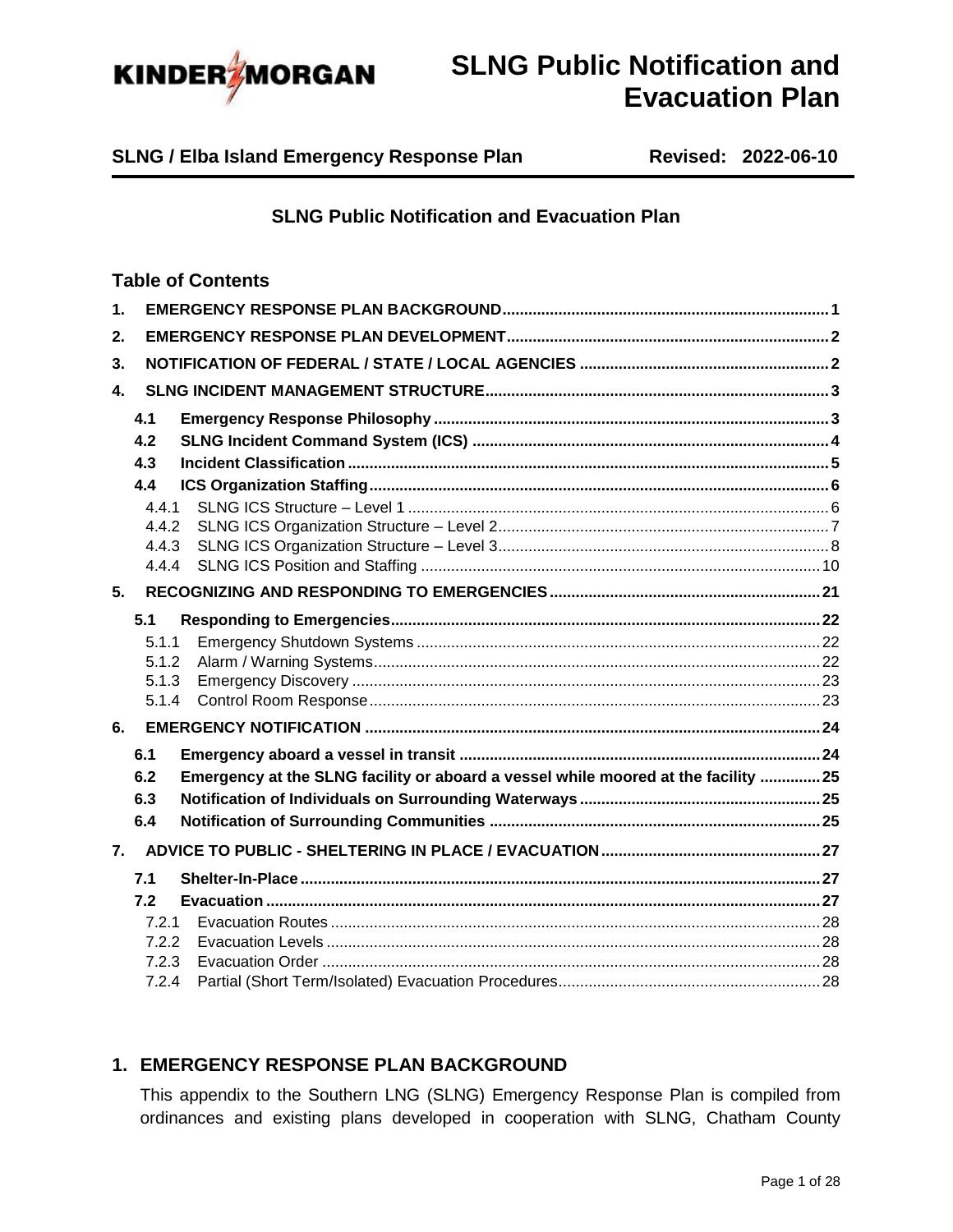

### **SLNG / Elba Island Emergency Response Plan Revised: 2022-06-10**

Emergency Management Agency (CEMA), the U.S. Coast Guard Captain of the Port (COTP), Savannah Fire & Emergency Services, Savannah Chatham Metropolitan Police, and Southside Fire and EMS.

The mission of CEMA is to protect lives and property from the threat of all types of major emergencies and disasters, both natural and manmade in Chatham County, Georgia. CEMA's Emergency Operations Plan (EOP), last revised in March 2012, describes the coordination of resources and personnel during periods of major emergencies. The Chatham County EOP can be found online at: [http://www.chathamemergency.org/emergency-operations-plan.php.](http://www.chathamemergency.org/emergency-operations-plan.php)

## <span id="page-1-0"></span>**2. EMERGENCY RESPONSE PLAN DEVELOPMENT**

Primary points of contact for development of the SLNG Public Notification and Evacuation Plan were:

| <b>Name</b>                     | <b>Agency/Company</b>                   |
|---------------------------------|-----------------------------------------|
| Dennis Jones & Randall Matthews | Chatham Emergency Management Agency     |
| Rodney Wert                     | <b>USCG Marine Safety Unit Savannah</b> |
| James Vickers                   | Savannah Fire & Emergency Services      |
| Jason Pagliaro                  | Savannah Chatham Metropolitan Police    |
| <b>Frank Pilcher</b>            | Southside Fire/EMS                      |
| Scott Walden                    | <b>LNG Division Compliance Manager</b>  |

## <span id="page-1-1"></span>**3. NOTIFICATION OF FEDERAL / STATE / LOCAL AGENCIES**

It is the responsibility of SLNG to determine the appropriate level of initial notification based on the scenario.

Immediate telephone notification shall be made to 911 upon learning of an incident, where such incident is known or suspected. For the sake of this document the term incident is defined as a fire or the known or suspected spill or release of a reportable quantity of a hazardous substance. Immediate notification shall be made within 15 minutes of a person learning of such incident.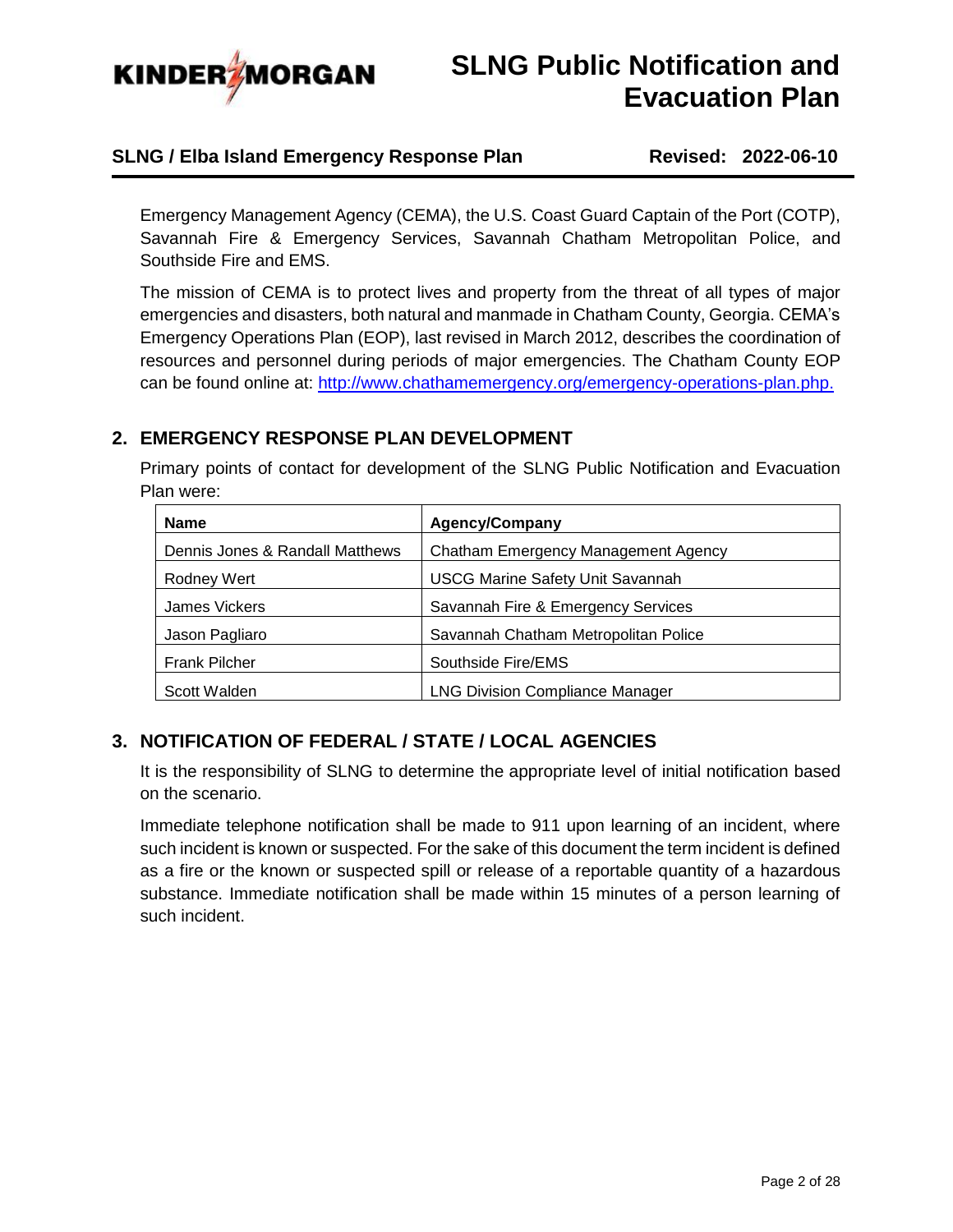

## **SLNG / Elba Island Emergency Response Plan Revised: 2022-06-10**

|                                           |                       | <b>Contact Timing</b>                                    |                                                       |  |
|-------------------------------------------|-----------------------|----------------------------------------------------------|-------------------------------------------------------|--|
| <b>Response Agency</b>                    | <b>Contact Number</b> | By ordinance or<br>policy - ASAP,<br>but not later than: | By custom as courtesy<br>ASAP, but not later<br>than: |  |
| National Response Center (NRC)            | 800-424-8802          | 1 hour                                                   |                                                       |  |
| NRC - alternate                           | 202-267-2675          |                                                          |                                                       |  |
| (www.nrc.uscg.mil)                        |                       |                                                          |                                                       |  |
| Savannah Chatham Metro Police             | 911                   | 15 Minutes                                               |                                                       |  |
| Savannah Fire & Emergency Services        | 911                   | 15 Minutes                                               |                                                       |  |
| Southside Fire Department                 | 911 / 912-355-6688    |                                                          |                                                       |  |
| CEMA (Duty Officer)                       | 911 / 912-201-4500    |                                                          | See SLNG ERP                                          |  |
| FERC (Andrew Kohout)                      | 202-502-8053          |                                                          | See SLNG ERP                                          |  |
| LNG.staff@FERC.gov                        | 202-502-8980          |                                                          |                                                       |  |
| <b>USCG MSU Savannah</b>                  | 912-652-4353          |                                                          | 15 Min                                                |  |
| <b>USCG Command Duty Officer</b>          | 912-247-0073          |                                                          |                                                       |  |
| <b>USCG Sector Charleston 24/7 number</b> | 843-740-7050          |                                                          | As Needed                                             |  |
| <b>USCG Station Tybee</b>                 | 912-786-5440          |                                                          | As Needed                                             |  |

## <span id="page-2-0"></span>**4. SLNG INCIDENT MANAGEMENT STRUCTURE**

This section describes the SLNG organizational structure and the Incident Command System employed by SLNG in response to emergency situations.

### <span id="page-2-1"></span>**4.1 Emergency Response Philosophy**

The Terminal, consisting of the base plant and ELC Liquefaction Facilities, is operated by SLNG. The SLNG has adapted, as near as practicable, the Kinder Morgan Incident Command System (ICS) for emergency response organization and coordination.

SLNG's approach to emergencies will include the organization and coordination of the duties and responsibilities of key positions in the ICS organization, realizing that the ICS organization is flexible. It may require a single individual to fill multiple positions in small, less complex events. Likewise, multiple individuals may be required to satisfy the duties of a single position in a larger, more complex event.

In the case of an emergency, the SLNG Control Room will be the focal point because of overall plant process control and communication systems being readily available. Security and Plant Operators will initially be under the direction of the Lead Control Room Operator who will initially be acting as the Incident Commander.

It is Kinder Morgan's policy that employees are only to act as incipient responders until the arrival of local, trained emergency response personnel. An incipient stage fire refers to the severity of a fire where the progression is in the early stage and has not developed beyond that which can be extinguished using portable fire extinguishers. A fire is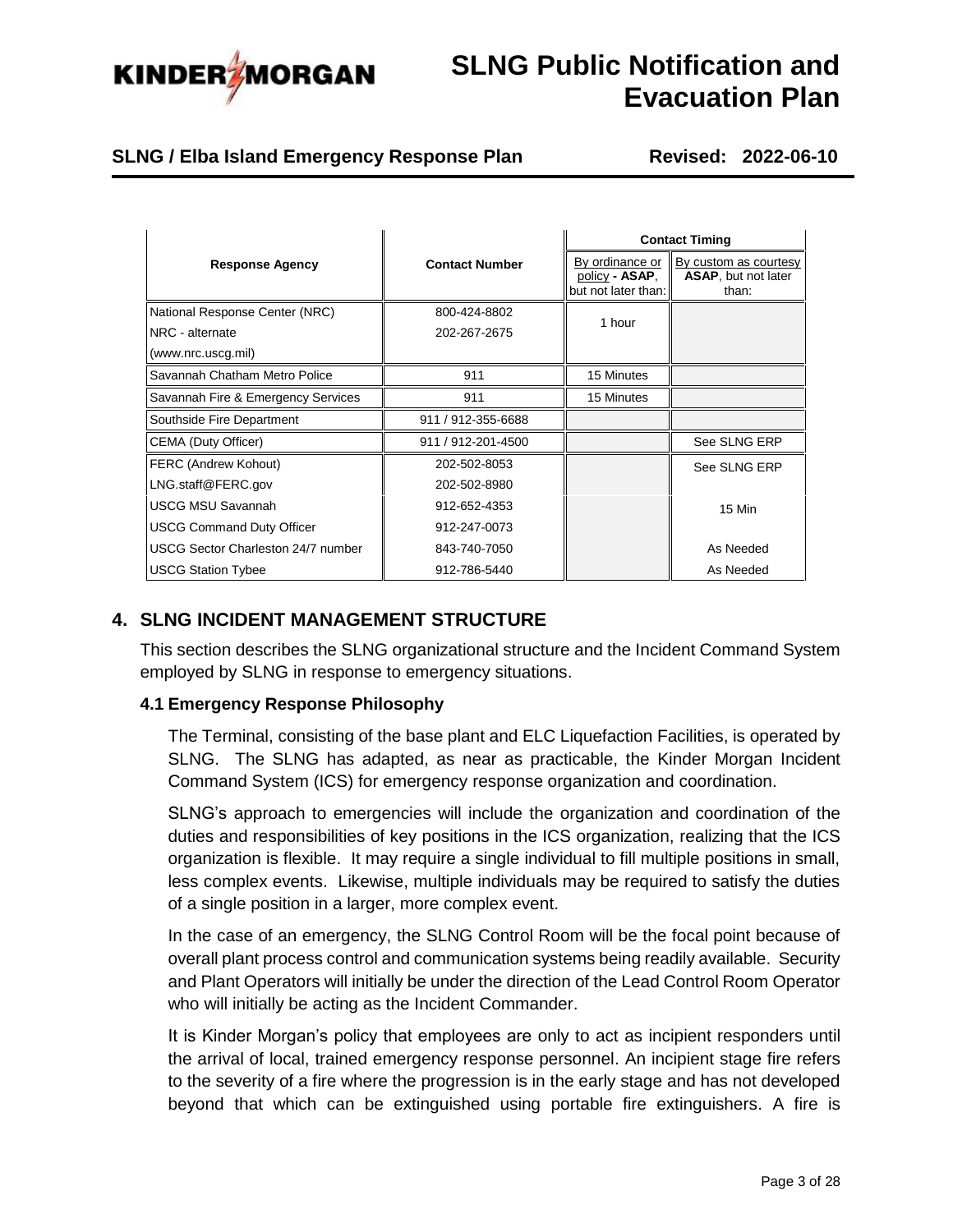

### **SLNG / Elba Island Emergency Response Plan Revised: 2022-06-10**

considered to be beyond the incipient stage when the use of thermal protective clothing or a self-contained breathing apparatus (SCBA) is required or personnel must crawl on the ground or floor to stay beyond the smoke and heat. On-site personnel will manage the fire by operating the active fire protection system (e.g. fixed fire water monitor, hydrants, portable extinguishers, etc.) until 911 is called and trained emergency response personnel can arrive and carry out the necessary emergency response activities.

The SLNG emergency response philosophy is for the Incident Commander to make the fewest number of telephone calls possible. This will be accomplished by the use of the Kinder Morgan Emergency Response Line (ERL). This allows the SLNG first responders to give maximum attention to the situation at hand. Additionally, Plant Operators should function in pairs, to the degree possible, so as to render each other assistance and protection at the scene of the emergency. SLNG Security will open and close gates and control facility access, as directed by the Control Room Operator / Incident Commander. SLNG Security will also provide assistance to the Control Room Operator / Incident Commander, as applicable, especially in directing off-site personnel to the proper location.

### <span id="page-3-0"></span>**4.2 SLNG Incident Command System (ICS)**

Actions to control emergency conditions must begin immediately with reasonable caution exercised. The immediate responsibility for taking action rests with the highest-ranking Kinder Morgan employee on the scene. An employee who discovers the incident or receives the initial incoming emergency call shall act as the Incident Commander and has the immediate responsibility for protecting life then property by taking the necessary actions to control, isolate, render first aid or assistance, contain, and initiate clean-up (for releases of hazardous substances). Once the Control Room Operator is notified s/he will become the Incident Commander. The employee discovering the incident, or the first one on the scene, shall then act as the On-Scene Coordinator. Employees will continue to fulfill these positions until relieved.

Responsibility for further action moves to higher levels of supervision depending upon the magnitude of the incident, the damage potential, and the ability of local personnel to respond to and control the situation. For major incidents (Incident Levels 2 or 3 as defined in Table 1), the Crew Leader, Director of LNG Operations, Operations Manager, or Operations Supervisor may assume the responsibility of the On-Scene Coordinator. Transfer of Incident Command will occur when the next level of supervision assumes control of the situation.

The flexibility of the SLNG ICS allows the command structure to be as large and sophisticated or as small and compact as the situation dictates. In a minor (Level 1) incident, a single person may serve as the Incident Commander and perform all of the functions of the SLNG ICS; whereas, in a major incident (Levels 2 or 3) involving extended operations, several persons may be required to perform a single ICS function.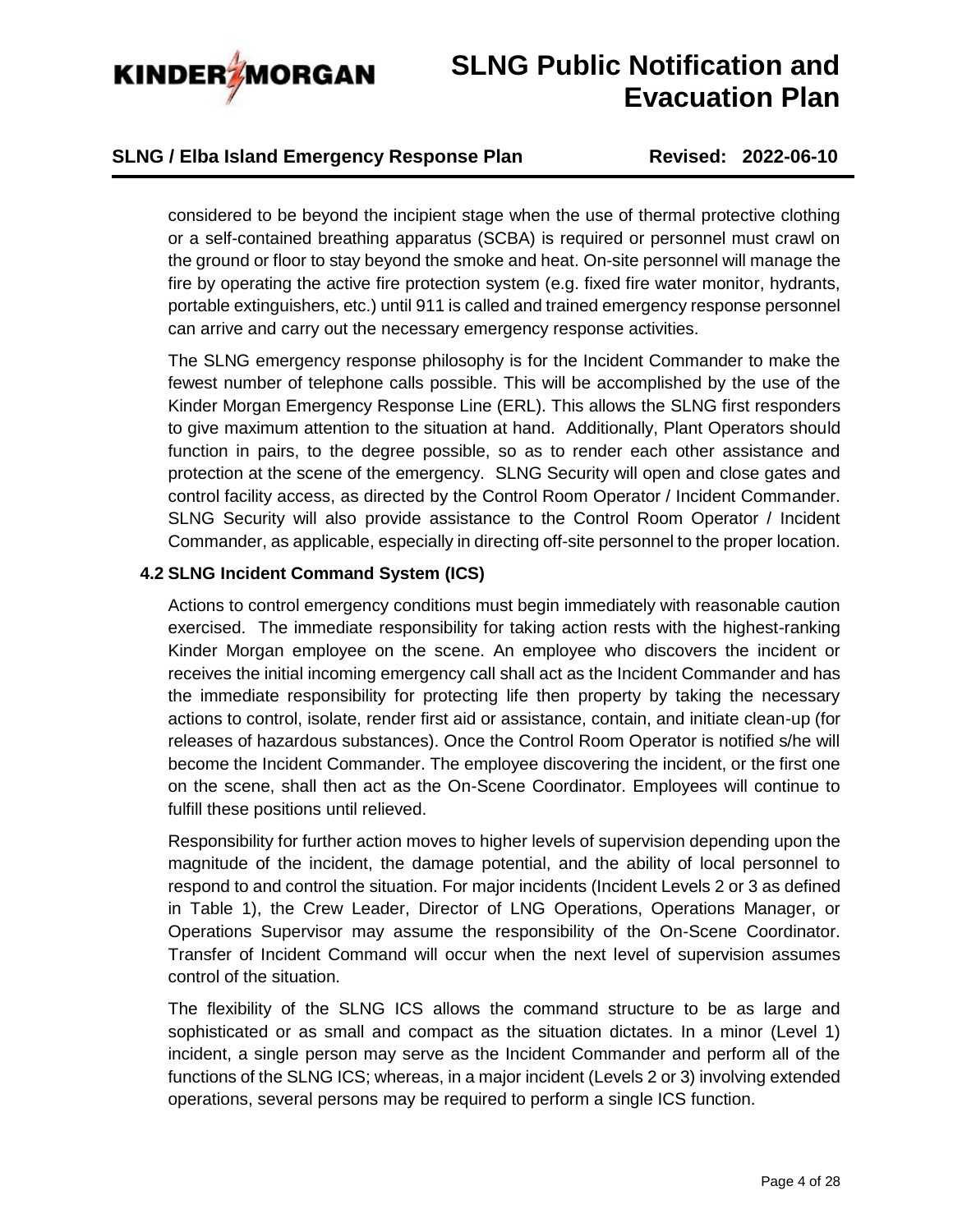

### **SLNG / Elba Island Emergency Response Plan Revised: 2022-06-10**

As the response requirements of the incident become more complex, the response Level (1, 2 or 3) will increase and the ICS structure will grow. The Incident Commander will designate additional ICS positions and assign responsibilities to individuals. Positions in the ICS organizational structure will be assumed by Area, Division, and Corporate personnel, as dictated by the situation.

Incident Command will typically begin at the local area level. Once it is determined that the incident cannot be effectively managed at the local area level, Incident Command will be transitioned to the corporate level, and duties will be reassigned. Any change to Incident Commander will be by mutual agreement of all parties. Changes are to be communicated immediately to all affected personnel.

#### <span id="page-4-0"></span>**4.3 Incident Classification**

In responding to system-operating emergencies, the organizational structure of the response team will be a function of circumstances associated with the incident itself. SLNG has three response levels based on the nature and impact of the incident. Table 1: *Incident Classification* provides guidelines for incident classification. *Please note that these are guidelines for classifying an incident only; if in doubt, over respond.*

| Table 1: Incident Classification                                         |   |                       |   |  |
|--------------------------------------------------------------------------|---|-----------------------|---|--|
| <b>IMPACT</b>                                                            |   | <b>Incident Level</b> |   |  |
|                                                                          |   | 2                     | 3 |  |
| Company Asset / Environmental Resources - Minor or No Damage or Losses   | X |                       |   |  |
| Inadvertent Emergency Shutdown                                           | X |                       |   |  |
| Potential Hazards to Public - Low                                        | X |                       |   |  |
| No Disruption to Business                                                | X |                       |   |  |
| Regulatory Involvement or Notifications Required                         | X | X                     |   |  |
| Company Assets / Natural Resources - Moderate to Major Damage or Losses  |   | X                     |   |  |
| Minor Injuries                                                           |   | X                     |   |  |
| Third Party / Public Property Damaged                                    |   | x                     |   |  |
| Minor or Short Term Disruption of Business                               |   | х                     |   |  |
| Possible Media Attention                                                 |   | X                     | X |  |
| Potential Hazards to Public – Moderate to High                           |   | x                     | X |  |
| Company Assets/Natural Resources/Public Property - Significant Damage or |   |                       | X |  |
| Losses                                                                   |   |                       |   |  |
| Fire/Explosions/Evacuation                                               |   |                       | X |  |
| Serious Injuries of Fatalities                                           |   |                       | x |  |
| Major Long Term Disruption of Business                                   |   |                       | x |  |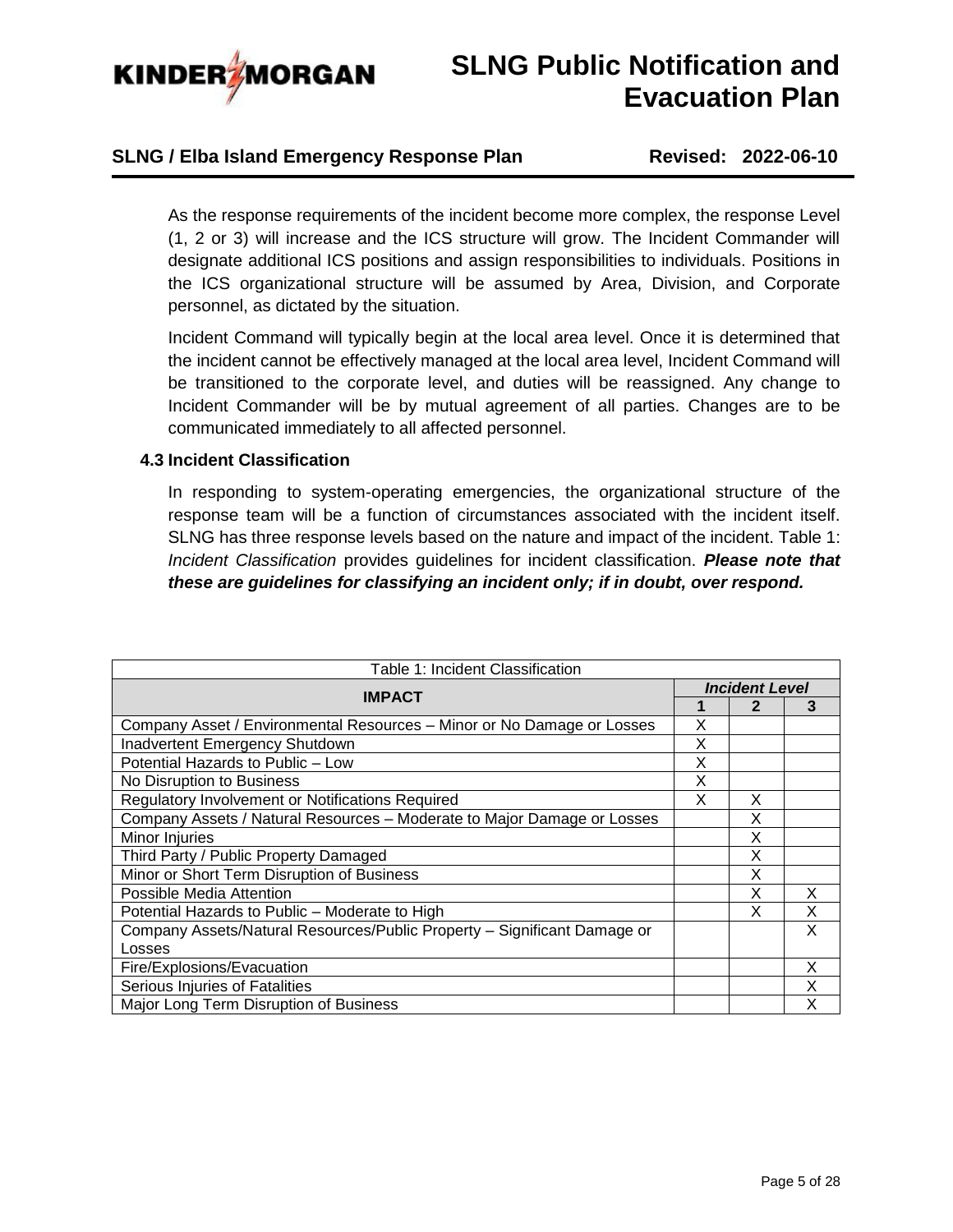

### **SLNG / Elba Island Emergency Response Plan Revised: 2022-06-10**

### <span id="page-5-0"></span>**4.4 ICS Organization Staffing**

The SLNG emergency response team is comprised of personnel trained to respond to system-operating emergencies. There are three response levels depending on the nature and impact of the incident.

A **Level 1** incident will generally be handled by facility personnel and perhaps some outside resources. This minor event is not ongoing and is fully controllable from the scene or Terminal. A **Level 2** incident may require the involvement of outside resources (e.g. Savannah Fire & Emergency Services, Savannah Metro Police Department) or corporate Kinder Morgan personnel. This is an event of moderate impact and is usually controllable from the scene or Terminal. **Level 3** incidents are significant events requiring the full resources and support of the corporation. Refer to Table 2: *ICS Resources Required*, for additional clarification and guidelines.

| Table 2: ICS Resources Required         |  |                       |  |  |
|-----------------------------------------|--|-----------------------|--|--|
| <b>Resources Required of Dispatched</b> |  | <b>Incident Level</b> |  |  |
|                                         |  |                       |  |  |
| Local                                   |  |                       |  |  |
| Contractors, Third-Party Services       |  |                       |  |  |
| <b>Outside Resources</b>                |  | X                     |  |  |
| <b>Operations Support (Corporate)</b>   |  | X                     |  |  |
| Crisis Response Team                    |  | χ                     |  |  |
| Executive                               |  |                       |  |  |

*Note:*<br>*The Incident Commander can expand or change the level and structure of*<br>the ICS response as necessary in order to effectively respond to an event. *the ICS response as necessary in order to effectively respond to an event.*

### <span id="page-5-1"></span>4.4.1 SLNG ICS Structure – Level 1

As previously defined, the scope of a Level 1 incident likely can be handled by facility or area personnel with minimal support from contractors. The Level 1 incident likely will require minimal interaction with regulatory agency or local emergency personnel.

Given the scope of the Level 1 incident, the SLNG ICS structure can be relatively simple and compact. Figure 1 provides an example of a Level 1 Incident Command System structure. The Crew Leader, Control Room Operator, Plant Operators and/or other facility personnel will generally staff the positions within this ICS organization. In a Level 1 incident, one individual may fill multiple roles within this organizational model. Brief descriptions of the duties and responsibilities of each of these positions will follow.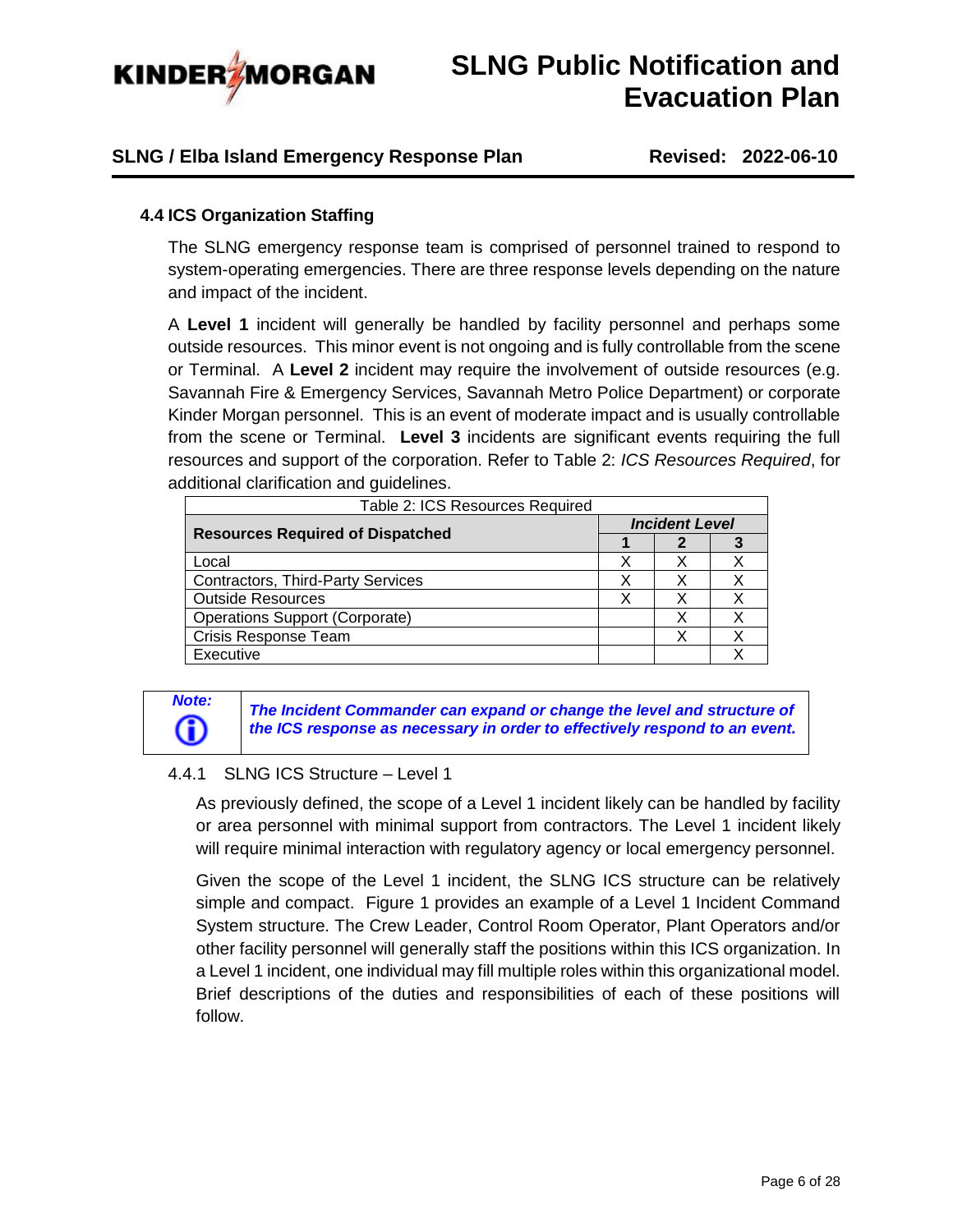





### **Figure 1: Example of a SLNG Level 1 ICS Structure**

### <span id="page-6-0"></span>4.4.2 SLNG ICS Organization Structure – Level 2

Incidents involving moderate to major property damage, potential injuries, third-party property damage, a higher level of regulatory interaction, or media attention generally will be classified as Level 2 incidents. Level 2 emergencies are more complex events requiring additional ICS positions to be activated to manage response activities effectively. This larger ICS organization will generally require resources beyond what can be supplied by the facility. Therefore, appropriate outside (e.g. Savannah Fire & Emergency Services, Savannah Metro Police Department) and select Kinder Morgan corporate personnel will be notified to support the response activities. Savannah Fire & Emergency Services will be relied upon as the Terminal's primary resource for incidents including but not limited to fires, spills, terrorism, high angle rescue, and confined space rescue. Southside Fire Department provides on-site security for the Terminal. Should the need arise, Southside Fire Department may (along with other response agencies) provide mutual aid and will function in a support role to Savannah Fire & Emergency Services.

Figure 2 illustrates one example of a Level 2 incident command system organizational structure. As with the Level 1 model, one individual may fill multiple roles within this organizational model depending on the specific needs of the event (or until relieved by the next level of management). Table 3 provides suggestions for staffing a SLNG Level 2 ICS organization.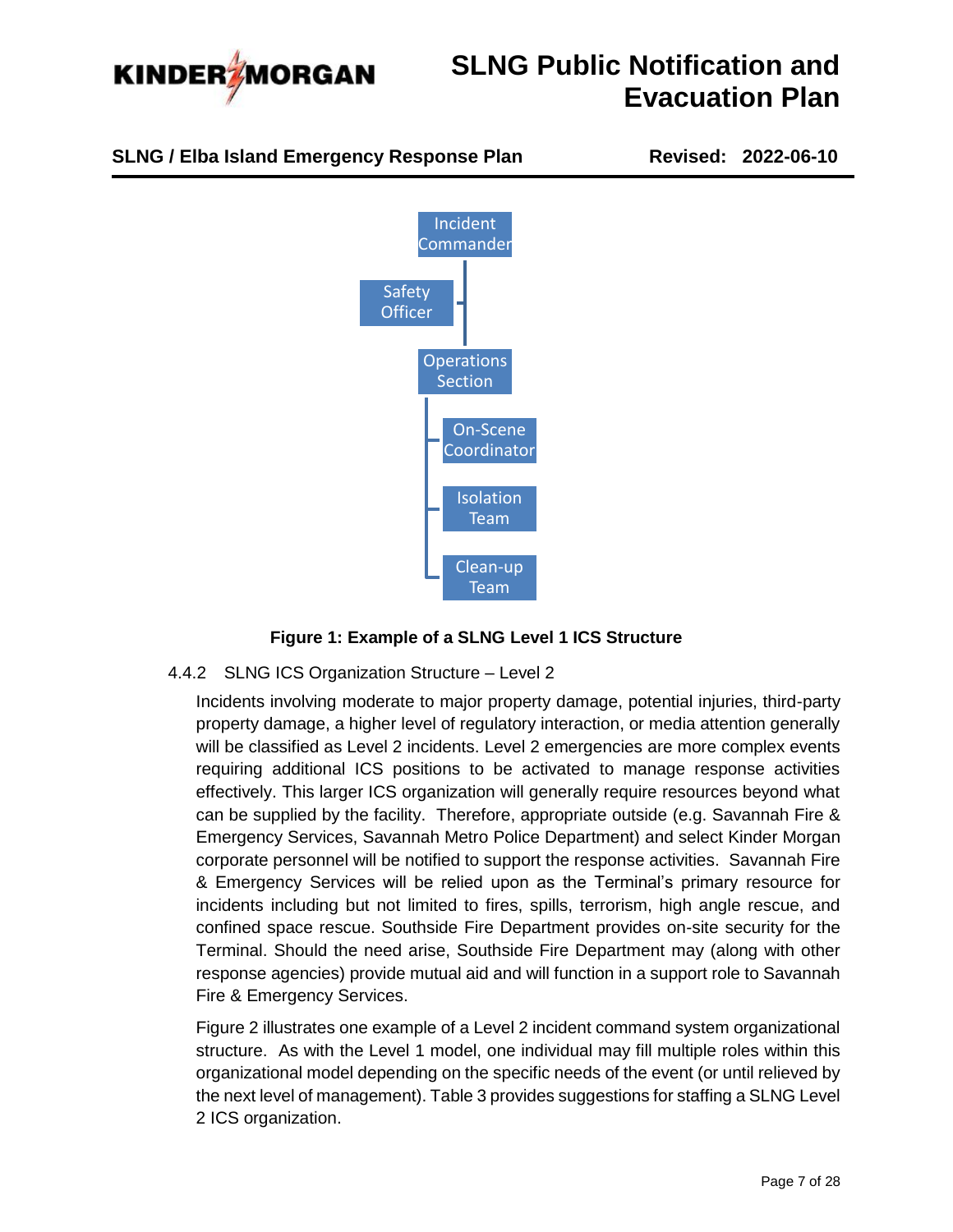

**SLNG / Elba Island Emergency Response Plan Revised: 2022-06-10**



**Figure 2: Example of a SLNG Level 2 Incident Command Structure**

### <span id="page-7-0"></span>4.4.3 SLNG ICS Organization Structure – Level 3

Major incidents involving serious injury or fatality, significant company or third-party property damage, fire, explosion, or major disruption of business will be treated as a Level 3 emergency. Incidents of this type most likely will involve a high degree of interaction with regulatory agencies and local emergency personnel (e.g. Savannah Fire & Emergency Services, Savannah Metro Police Department) as well as the media. Therefore, a more sophisticated and complex ICS organization may be required to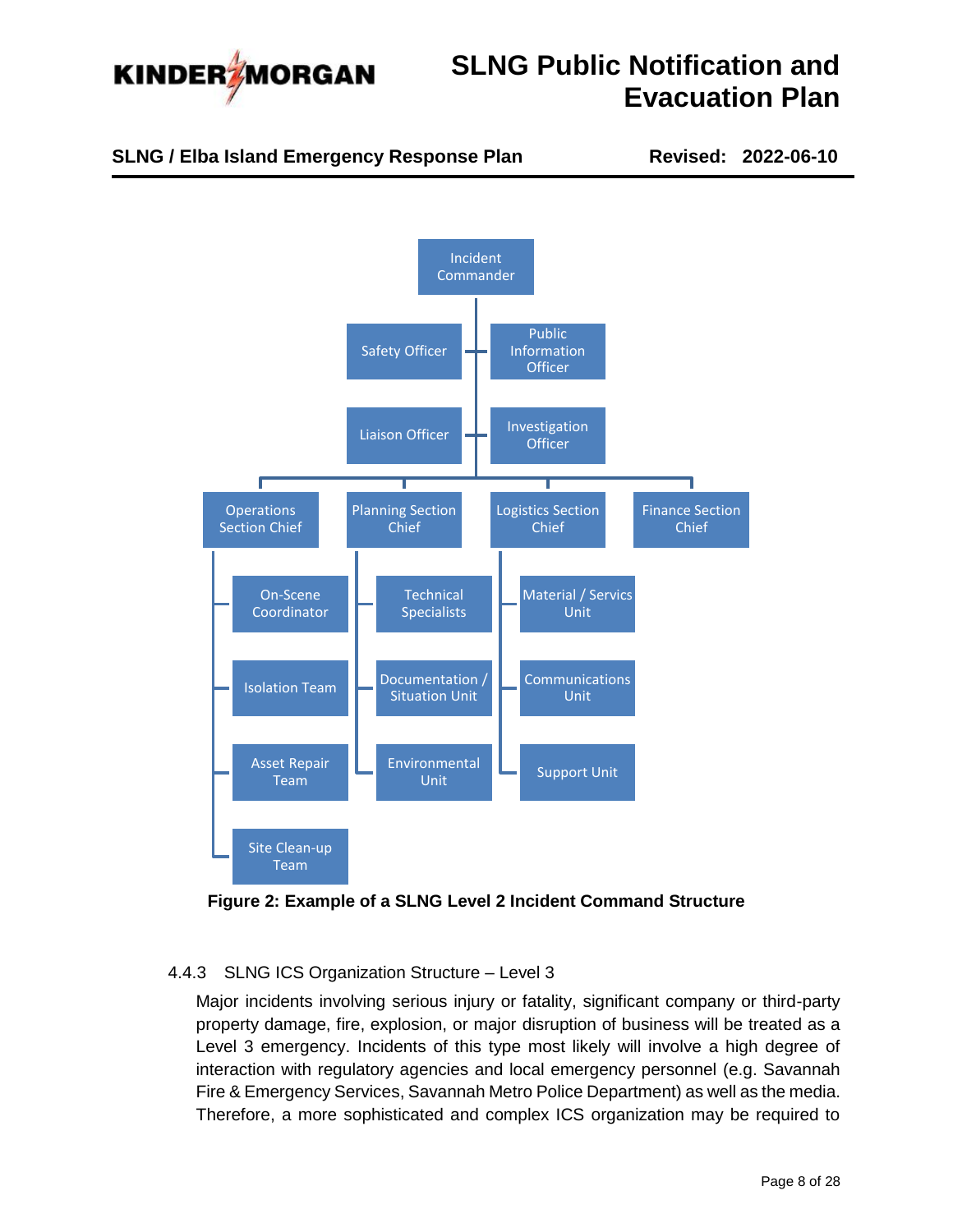

## **SLNG / Elba Island Emergency Response Plan Revised: 2022-06-10**

manage response activities and coordinate with local emergency response personnel. The Corporate Crisis Response Centers will be opened, and the Corporate Crisis Response Task Force will be mobilized to the scene of the incident.

Figure 3 illustrates one example of a Level 3 incident command system organizational model. This organizational model will be staffed much the same way that a Level 2 organization will be staffed; however, the Incident Commander should consider staffing this organization for 24-hour operations. This may require that multiple personnel be identified to fill key positions.

In addition, the box for Incident Commander has been modified from a rectangle to a triangle to illustrate the Unified Command structure. In the event of a major incident, it is likely that external agencies will become involved in the Emergency Response and Crisis Management. Unified Command simply means that the Incident Commander for the SLNG facility will interface with the Incident Commanders from the external agencies. Depending on the severity of the incident, there could be several federal, state and local agencies involved. The triangle in Figure 3 shows the Federal On-Scene Coordinator (FOSC) on the top, illustrating that the FOSC has ultimate decision making authority as provided in the National Contingency Plan. If more than one federal agency is on the scene, such as Office of Pipeline Safety (OPS), Department of Homeland Security (DHS), and the United States Coast Guard (USCG), the agencies will communicate who is acting as the FOSC. These agencies will coordinate their needs with those of the company and federal agencies. Historically, the external agencies have allowed the company to operate under the Incident Command structure, without going to a Unified Command. However, it is likely that a terrorist attack or a major crisis would escalate to Unified Command under the direction of the FOSC.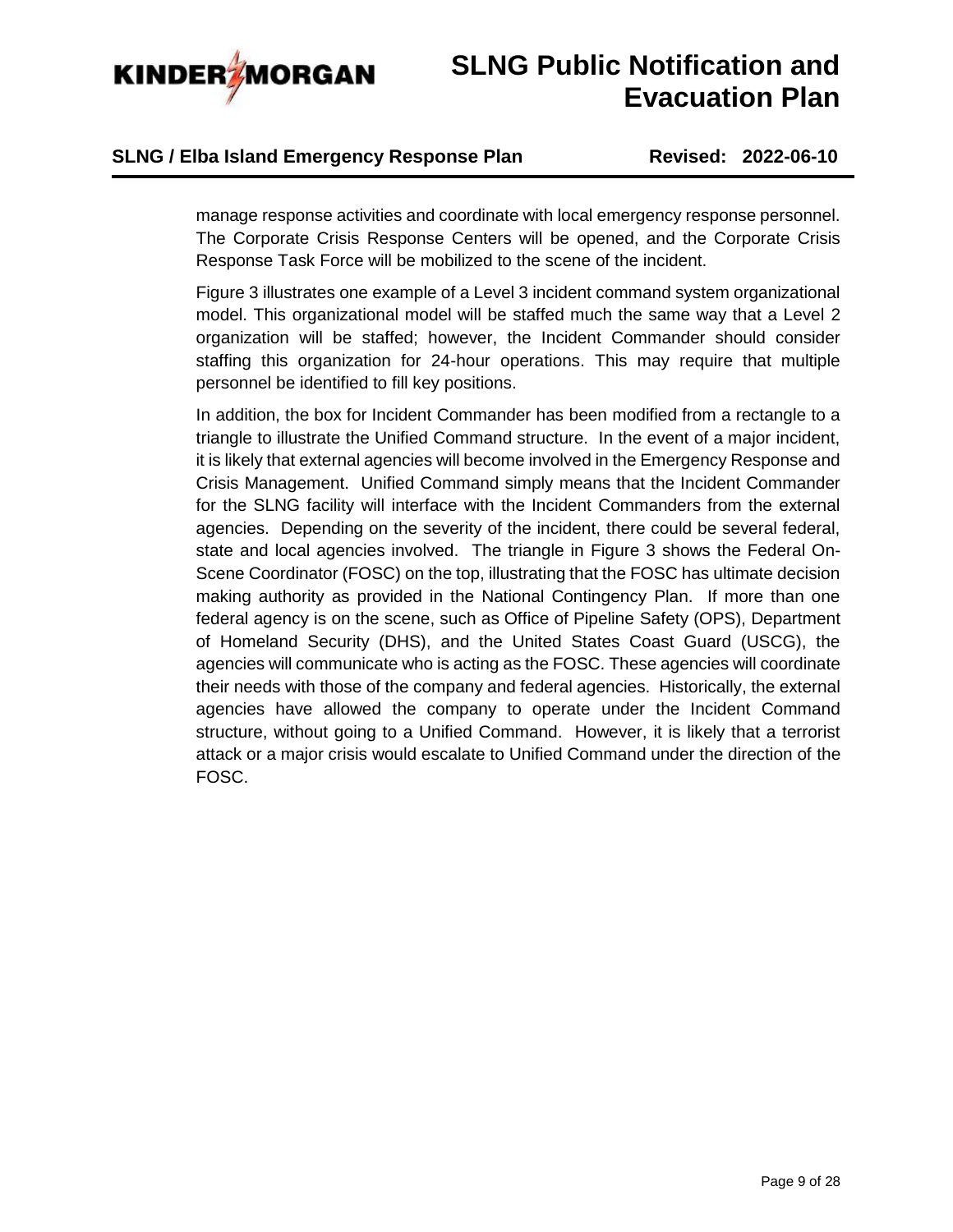



### **Figure 3: Example of a SLNG Level 3 Incident Command Structure**

### <span id="page-9-0"></span>4.4.4 SLNG ICS Position and Staffing

The following table has a list of SLNG ICS positions and suggested personnel who may be available to fill them. These are only suggestions for individuals within SLNG and Kinder Morgan and the Incident Commander may change the staffing positions as the event occurs.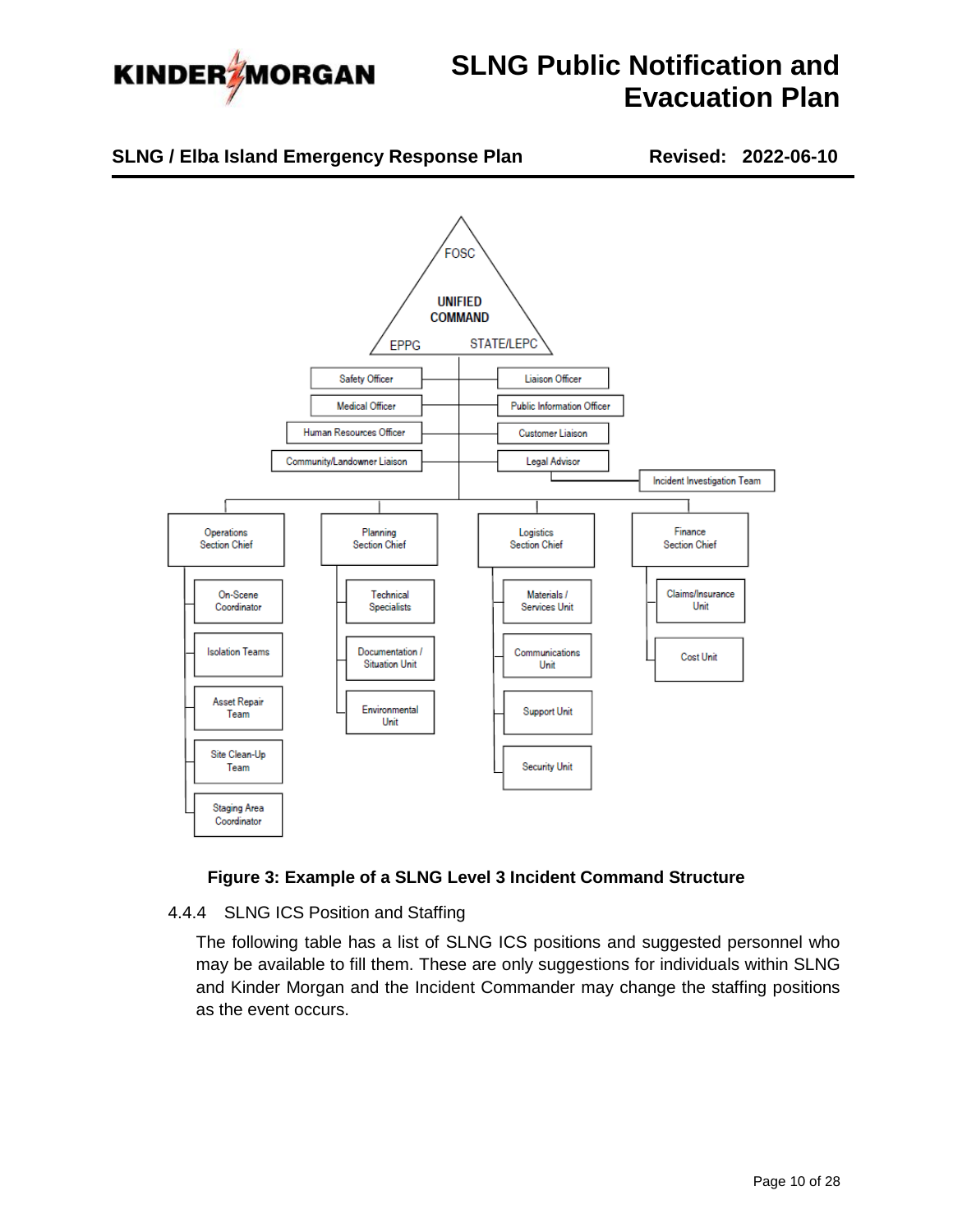

## **SLNG / Elba Island Emergency Response Plan Revised: 2022-06-10**

| <b>ICS Position</b>                            | <b>Staffed By</b>                             |
|------------------------------------------------|-----------------------------------------------|
| <b>Asset Repair Team</b>                       | <b>Facility Operators</b>                     |
|                                                | Maintenance Personnel                         |
|                                                | <b>Operations Support Personnel</b>           |
| Community / Landowner Liaison                  | <b>Director LNG Operations</b>                |
|                                                | <b>Compliance Manager</b>                     |
| <b>Customer Liaison</b>                        | <b>Director LNG Operations</b>                |
|                                                | <b>Chief Operating Officer</b>                |
| Documentation / Situation Unit                 | <b>Administrative Personnel</b>               |
|                                                | <b>Regulatory Analyst</b>                     |
| <b>Environmental Unit</b>                      | <b>Compliance Manager</b>                     |
|                                                | <b>Regulatory Analyst</b>                     |
| <b>Finance Section Chief</b>                   | Ops Coordinator                               |
|                                                | <b>Chief Operating Officer</b>                |
| Human Resources Officer                        | Human Resources Representative                |
| <b>SLNG Incident Commander</b>                 | Employee Initiating Response (until relieved) |
|                                                | <b>Crew Leader</b>                            |
|                                                | <b>Operations Manager/Supervisor</b>          |
|                                                | <b>Director LNG Operations</b>                |
| Investigation Officer / Incident Investigation | <b>Operations Support Personnel</b>           |
| Team                                           | <b>Division Safety Representative</b>         |
|                                                | <b>Compliance Manager</b>                     |
|                                                | <b>Contract Specialists (as required)</b>     |
| <b>Isolation Team</b>                          | <b>Operations Technicians</b>                 |
| Legal Officer                                  | <b>Company Legal Advisor</b>                  |
| <b>Liaison Officer</b>                         | <b>Director LNG Operations</b>                |
|                                                | <b>Compliance Specialists</b>                 |
|                                                | <b>Environmental Specialists</b>              |
| <b>Logistics Section Chief</b>                 | Maintenance Manager                           |
| (Communications, Materials/Services, &         | <b>Operations Support Personnel</b>           |
| <b>Support Units)</b>                          | Maintenance Personnel                         |
|                                                | Procurement                                   |
| <b>On-Scene Coordinator</b>                    | First Employee on the scene (unless relieved) |
|                                                | <b>Crew Leader</b>                            |
| <b>Operations Section Chief</b>                | <b>Crew Leader</b>                            |
|                                                | <b>Operations Manager/Supervisor</b>          |
| <b>Planning Section Chief</b>                  | <b>Operations Manager/Supervisor</b>          |
|                                                | <b>Operations Support Personnel</b>           |
| <b>Public Information Officer</b>              | Crew Leader / Controller                      |
|                                                | <b>Operations or Maintenance Manager</b>      |
|                                                | Director of LNG Operations                    |
| <b>Safety Officer</b>                          | <b>Facility Security Officer</b>              |
|                                                | Operations Technician (on-scene)              |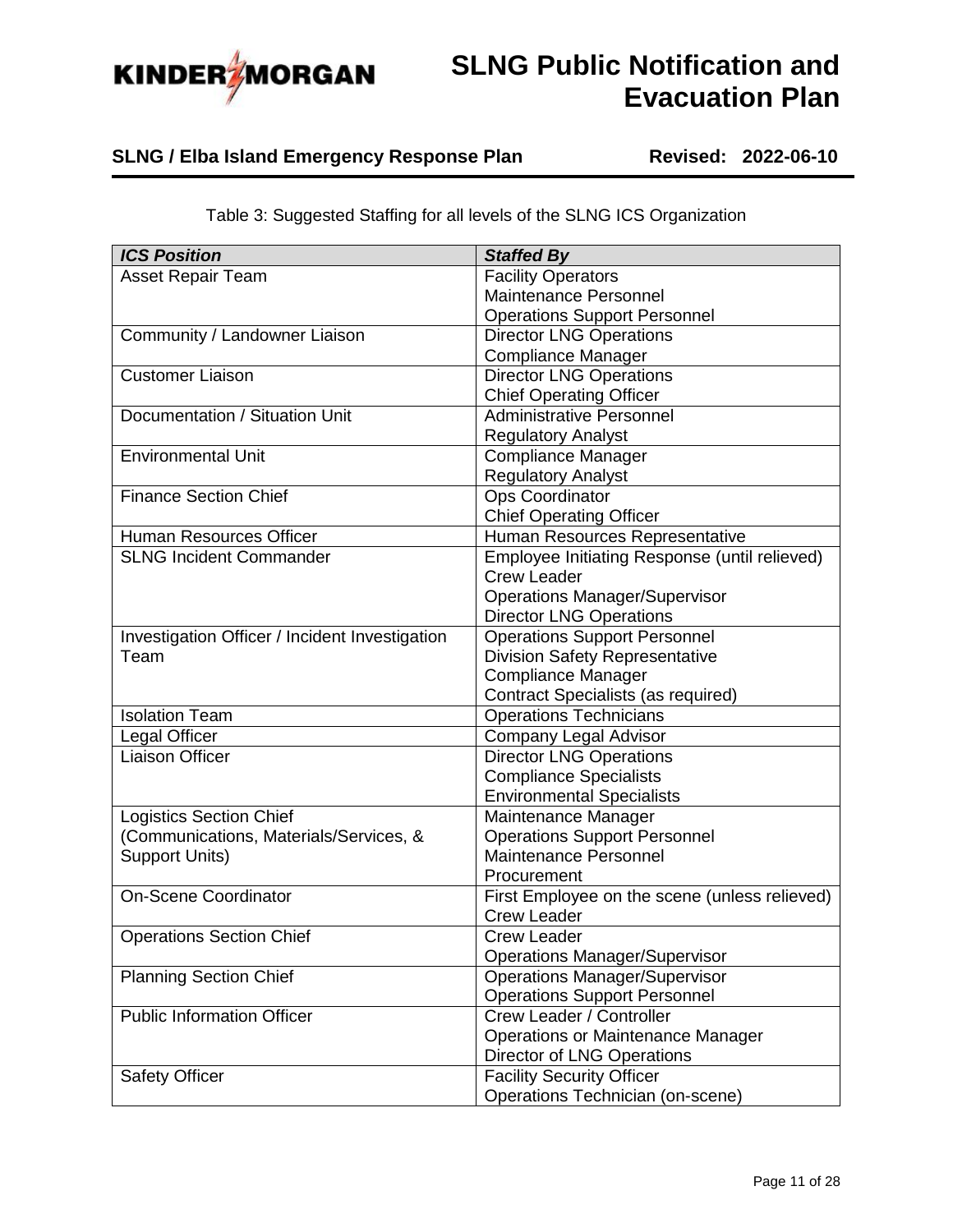

## **SLNG / Elba Island Emergency Response Plan Revised: 2022-06-10**

| Site Clean-up Team           | <b>Operations Technicians</b><br>Maintenance Personnel |
|------------------------------|--------------------------------------------------------|
| <b>Technical Specialists</b> | <b>Engineering Personnel</b>                           |

### 4.4.4.1 ICS Position Duties and Responsibilities

The following section contains a brief listing and description of the duties and responsibilities of key positions in the Incident Command System organization. The ICS organization is flexible and may require a single individual to fill multiple positions in a small, less complex event. Likewise, multiple individuals may be required to satisfy the duties of a single position during a larger, more complex event.



**Note:** *The list below contains a general description of responsibilities for positions within the SLNG Incident Command Structure. All positions within the SLNG Incident Command Structure. All positions are subject to change as the event unfolds. In addition, not all positions will be utilized for every event.*

### ASSET REPAIR TEAM

- 1. At the direction of the Incident Commander or applicable supervisor or manager make repairs to facilities according to the repair plans.
- 2. Document all actions for which the position is responsible.
- 3. Other duties as required.

### CLAIMS/INSURANCE UNIT

- 1. Administer financial claims arising from any serious injuries, deaths or property damage during response operations; process claims for damage attributable to response operations.
- 2. Ascertain the need for Claims Specialists.
- 3. Verify that all compensation for injuries, deaths, or property damage and all claims logs and forms are up-to-date and direct that they be routed to Claims.
- 4. Document all actions for which the position is responsible.
- 5. Other duties as required.

### COMMUNICATIONS UNIT (Performed by E&C Technicians)

- 1. Prepare necessary plans for setting up and operating communications at the Incident Command Post; order supplemental communications equipment; activate the telephone system and develop a radio communications plan for each operational period.
- 2. Verify that incident communications radio and telephone systems are operable.
- 3. Maintain an inventory of communications equipment from resources.
- 4. Test and repair communication equipment.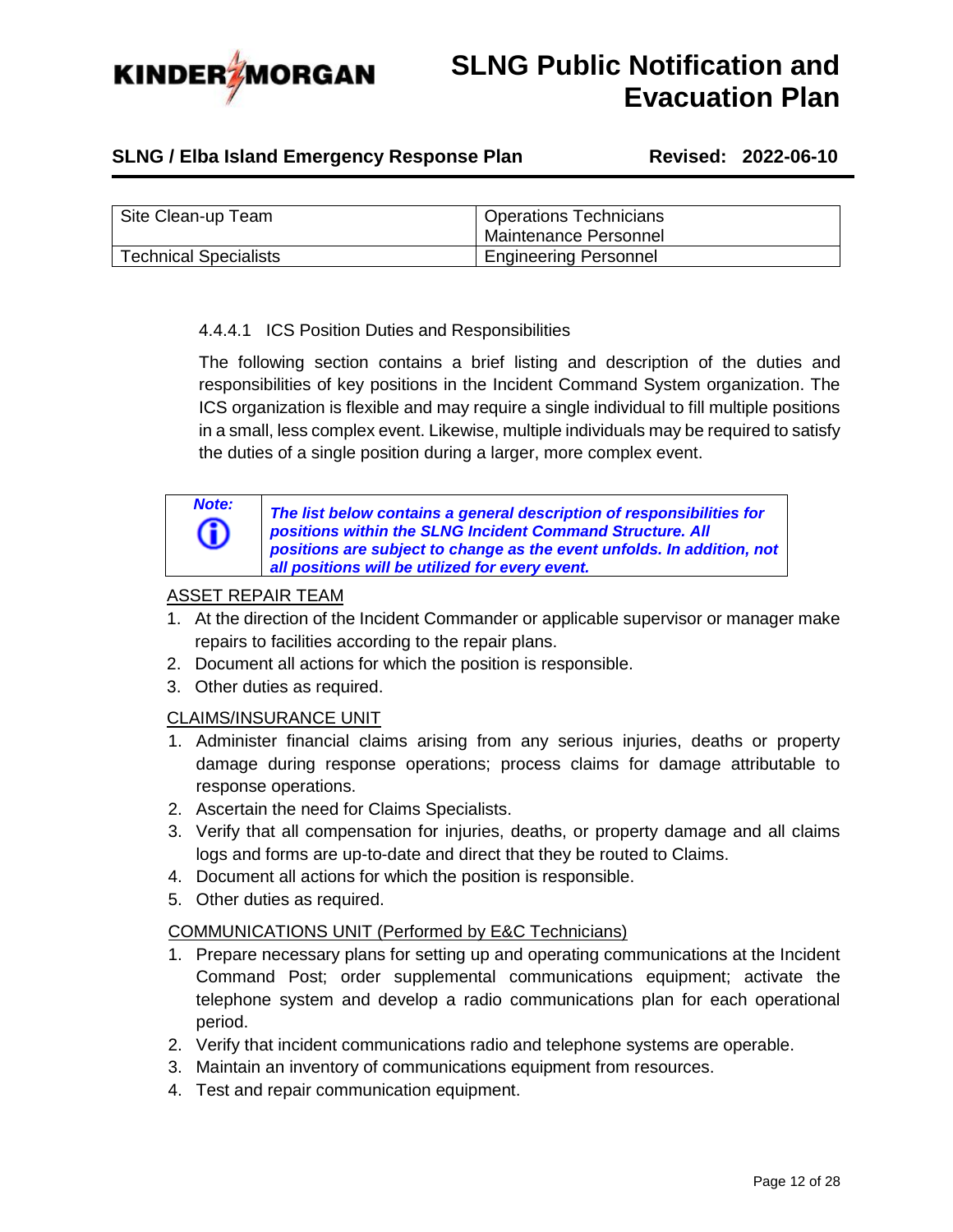

### **SLNG / Elba Island Emergency Response Plan Revised: 2022-06-10**

- 5. Advise on communications capabilities/limitations during preparation of Incident Action Plan.
- 6. Prepare and implement a radio communications plan.
- 7. Activate telephone systems.
- 8. Verify that existing communications systems are functioning.
- 9. Distribute personal portable radio equipment and document the employees accountable for equipment.
- 10. Recover equipment from relieved or released units.
- 11. Document all actions for which the position is responsible.
- 12. Other duties as required.

### COMMUNITY/LANDOWNER LIAISON

- 1. Direct activities associated with assessment of local community impacts of an incident.
- 2. Determine long-term economic impacts, where possible, on affected communities and recommend actions to lessen such impacts.
- 3. Develop plans to address local community needs for information.
- 4. Evaluate response/repair operations for impacts on the community, e.g., housing, demand on public services (transportation, communications, and waste utilities).
- 5. Document all actions for which the position is responsible.
- 6. Other duties as required.

### COST UNIT

- 1. Identify and track all costs associated with the incident.
- 2. Provide ongoing estimates related to current and final incident costs to the Chief Operating Officer.
- 4. Document all actions for which the position is responsible.
- 5. Other duties as required.

### CUSTOMER LIAISON

- 1. Act as a liaison between the company and affected customers.
- 2. Maintain a log containing information related to customer outages. At a minimum, this log should contain the meter(s) affected, volumes affected, time outage began, time meter(s) placed back into service and conversations and information discussed with customers.
- 3. Communicate restoration of service plan status to affected customers on a frequent basis.
- 4. Communicate any customer complaints to the Incident Commander.
- 5. Document all actions for which the position is responsible.
- 6. Other duties as required.

### DOCUMENTATION/SITUATION UNIT

1. Maintain accurate and complete incident files.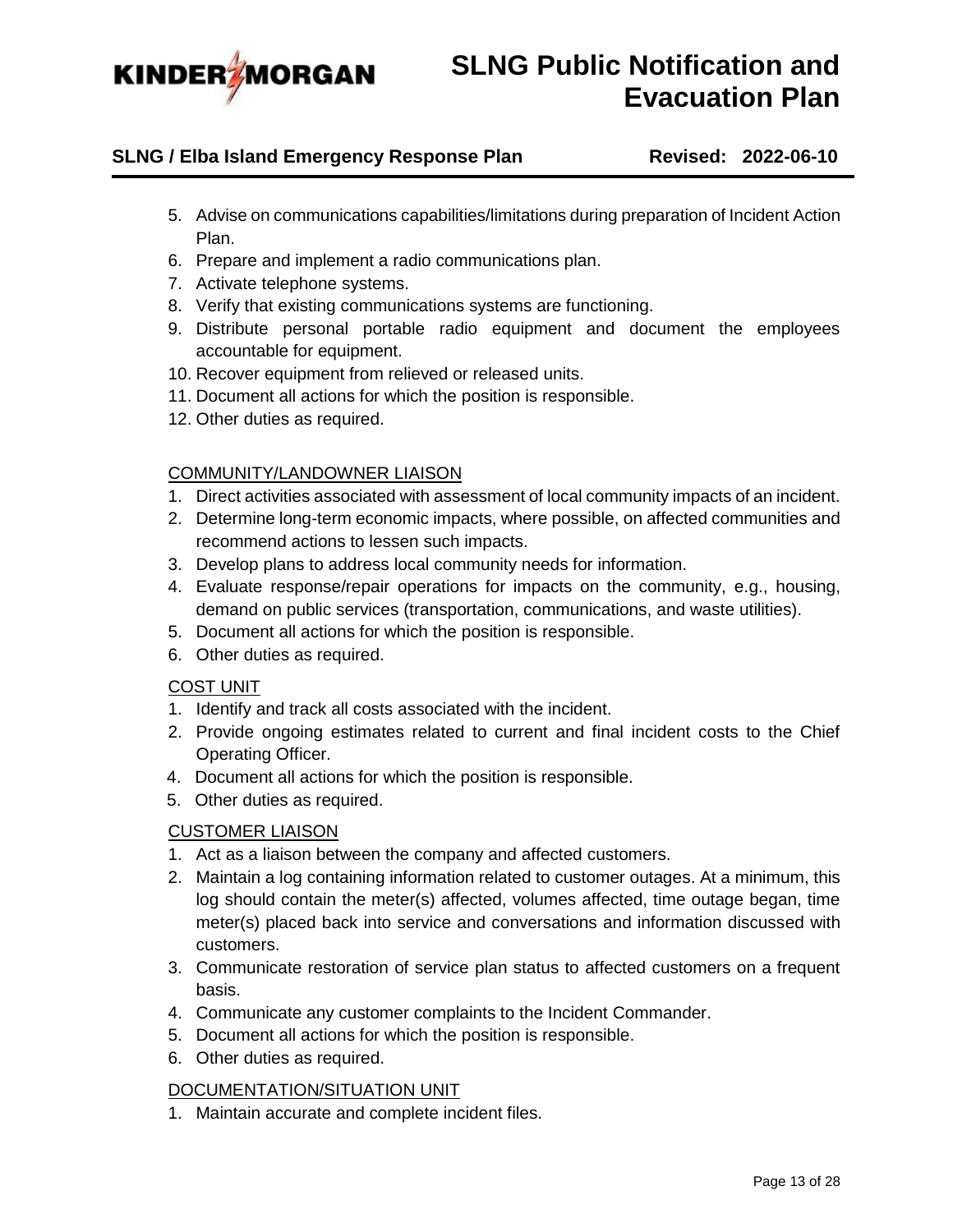

### **SLNG / Elba Island Emergency Response Plan Revised: 2022-06-10**

- 2. Maintain a chronological key event log.
- 3. Collect, maintain and display all incident data, including status of personnel and resources assigned to the response.
- 4. Maintain Incident Situation Board.
- 5. Other duties as required.

### ENVIRONMENTAL UNIT

- 1. Coordinate with Liaison Officer to ensure that all appropriate regulatory and governmental bodies have been notified.
- 2. Obtain approval from appropriate governmental agencies for specific operations such as access to lands and locations and use of disposal sites.
- 3. Collect, evaluate, and disseminate all environmental issues concerning the incident.
- 4. Collect and verify environmental information within the incident area.
- 5. Provide input in the development of the Incident Action Plan.
- 6. Determine environmental restrictions.
- 7. Obtain environmental permits.
- 8. Provide environmental analysis information.
- 9. Devise and monitor wildlife protection and treatment plans.
- 10. Determine extent of environmental damage.
- 11. Evaluate methods of cleanup if a spill has occurred.
- 12. Devise and monitor plans for waste and debris disposal.
- 13. Prepare the necessary reports to governmental agencies.
- 14. Document all actions for which the position is responsible.
- 15. Other duties as required.

### FINANCE SECTION CHIEF

- 1. Oversee all financial and cost analysis aspects of the incident and those for supervising unit leaders within the Finance Section. Provide accounting functions including auditing, billing, invoice payments, and documentation of labor, materials, and services used during response activities.
- 2. Administer contracts and service agreements for necessary supplies, services, and consultants.
- 3. Assemble comprehensive records of costs incurred and prepare daily, weekly, and monthly summaries as appropriate.
- 4. Document all actions for which the position is responsible.
- 5. Other duties as required.

### HUMAN RESOURCES OFFICER

- 1. Assess, identify, and relay information regarding injured and affected individuals to the Incident Commander.
- 2. Act as company representative at the hospital(s) where injured individuals are taken.
- 3. Monitor condition of injured individuals and update Incident Commander.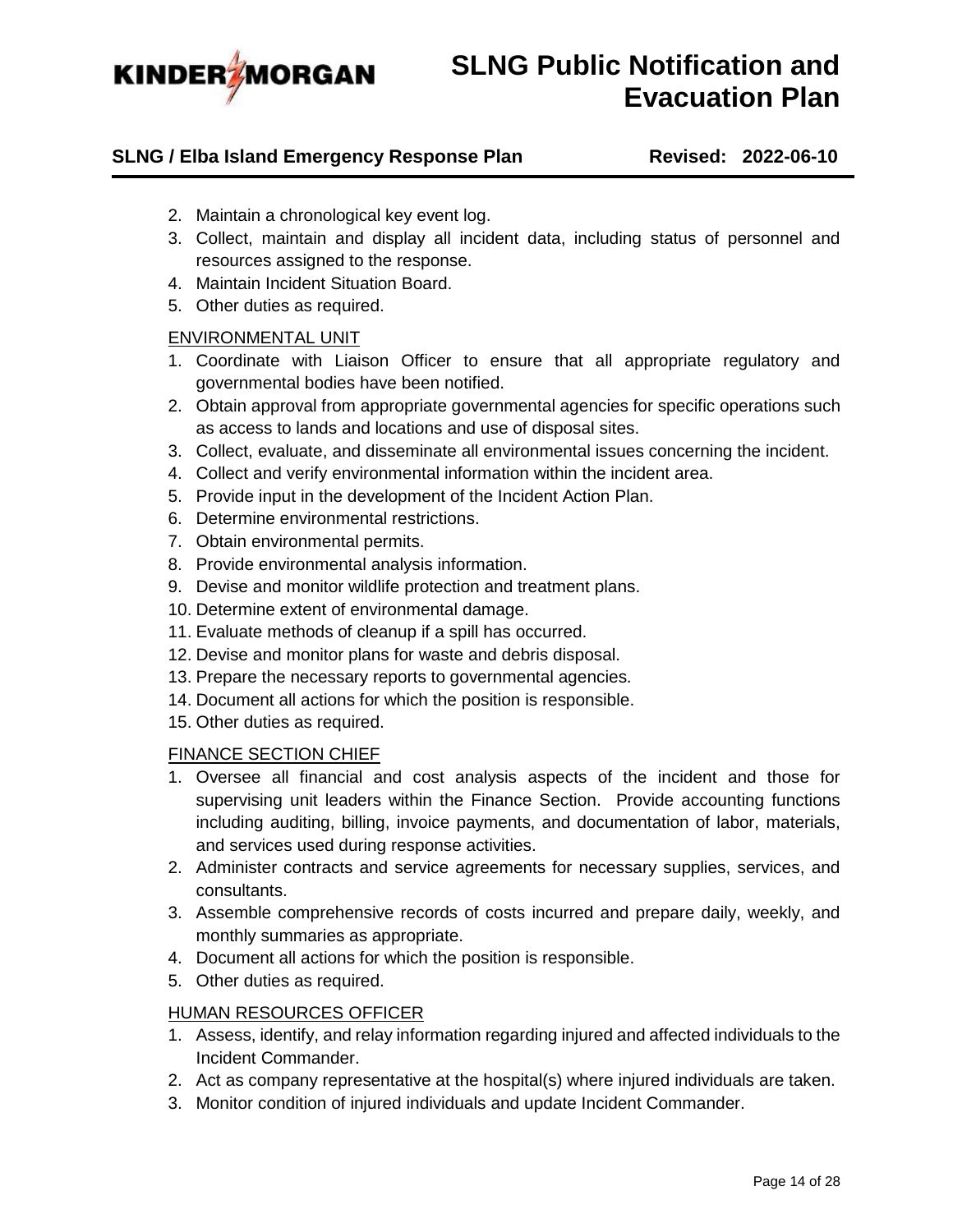

### **SLNG / Elba Island Emergency Response Plan Revised: 2022-06-10**

- 4. Determine immediate and long-term needs of affected individuals and family members.
- 5. Coordinate activities and ensure proper assistance is provided to affected individuals.
- 6. Communicate appropriate information to the family members of injured individuals.
- 7. Coordinate critical incident briefing.
- 8. On an ongoing basis and at the direction of the Incident Commander, meet with affected parties to discuss additional assistance that may be available.
- 9. Document all actions for which the position is responsible.
- 10. Other duties as required.

### SLNG INCIDENT COMMANDER

- 1. Lead the overall management of all emergency response activities.
- 2. Activate elements of the Incident Command System.
- 3. If appropriate, establish Unified Command with Government agencies.
- 4. Ensure that the proper government agencies are notified of the incident and that the necessary reports have been submitted to management and government agencies.
- 5. Assess incident situation and conduct initial briefing with incident command team and agency personnel.
- 6. Review safety considerations with safety officer.
- 7. Ensure Community/Landowner Liaison has been dispatched to the scene.
- 8. Manage incident operations.
- 9. Develop the general objectives for an Incident Action Plan.
- 10. Approve and authorize implementation of an Incident Action Plan.
- 11. Approve request for additional resources and request for release of resources.
- 12. Provide progress reports to management and agency representatives.
- 13. Coordinate, consolidate, and initiate agency recommendations for changes to the ongoing field operations.
- 14. Coordinate staff activity.
- 15. Authorize release of information to the news media.
- 16. Approve plan for demobilization.
- 17. Determine the scope and staffing for the Incident Investigation Team.
- 18. Document all actions for which the position is responsible.
- 19. Other duties as required.

#### INCIDENT INVESTIGATION TEAM

- 1. Lead the investigation to determine the root cause of the incident.
- 2. Determine the sequence of events leading up to the incident.
- 3. Determine the sequence of actions taken during and after the incident.
- 4. Secure the incident site and analyze and document all pertinent information.
- 5. Document incident site characteristics and the condition of the samples.
- 6. Send any samples taken from the scene to the appropriate third-party organization for analysis and collect all report from these organizations.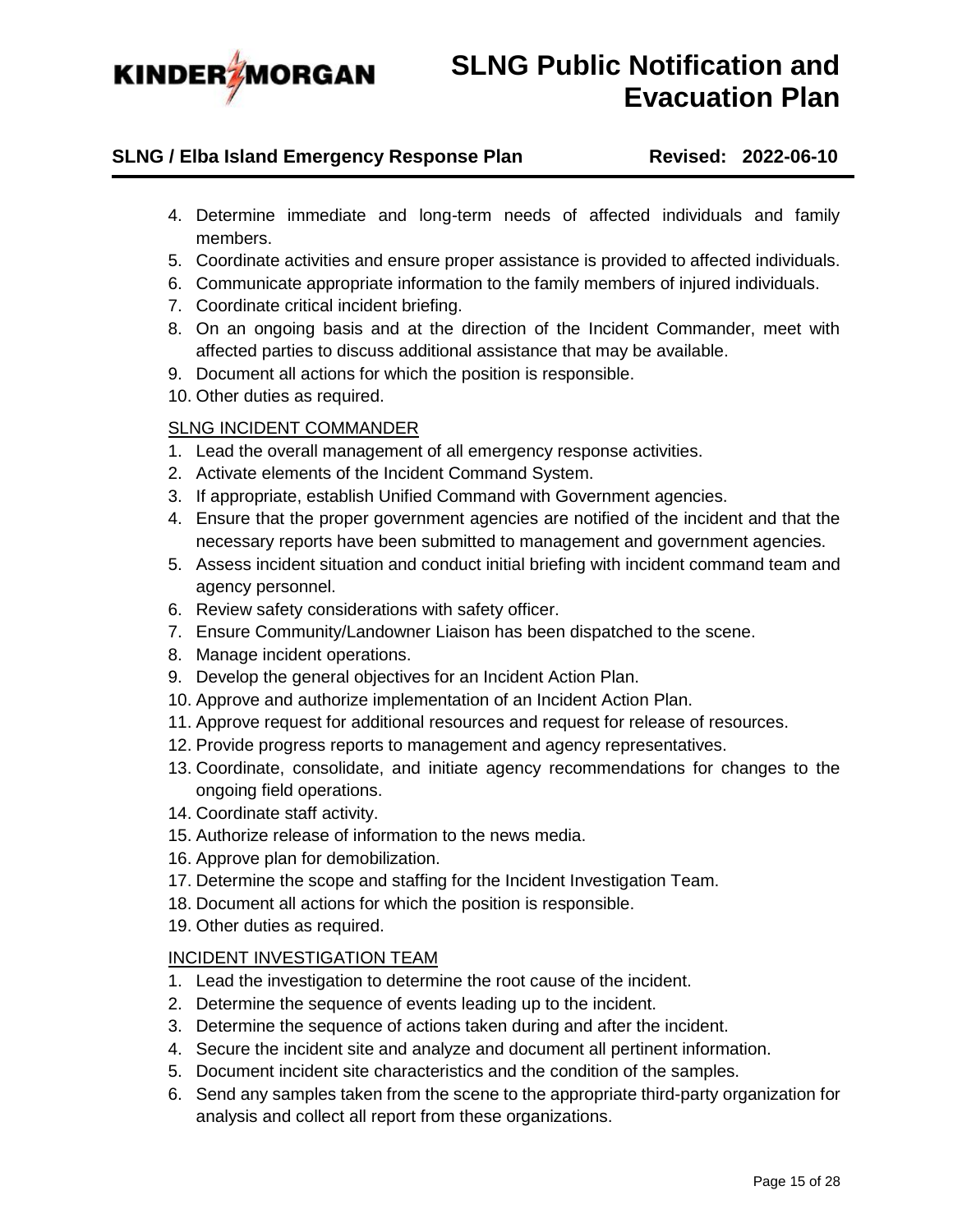

### **SLNG / Elba Island Emergency Response Plan Revised: 2022-06-10**

- 7. Take formal statements from all personnel involved in the incident.
- 8. Coordinate investigation with the Legal Advisor and all external agencies.
- 9. Collect any video data from the terminal security system.
- 10. Provide a formal report to management including any lessons learned, training issues, and any need to update existing procedures.
- 11. Other duties as required.

#### INFORMATION OFFICER

- 1. Formulate and direct the release of information about the incident to the news media and other appropriate agencies and organizations.
- 2. Counsel and mentor the On-Scene Coordinator as well as any other personnel prior to any interviews or press conferences.
- 3. As soon as practical, travel to the scene to relieve the On-Scene Coordinator as the on-scene media relations contact. Act as the on-scene company spokesperson and liaison with the media.
- 4. Collect and assemble current status of incident and response efforts.
- 5. Prepare initial information summary as soon as possible with all news media, government agencies, conservation groups, and civic and public organizations.
- 6. Release news to media and post information.
- 7. Arrange for meetings between media and incident personnel.
- 8. Respond to special requests for information.
- 9. Collect and assemble incident information.
- 10. Provide liaison between media and incident personnel.
- 11. Document all actions for which the position is responsible.
- 12. Other duties as required.

### ISOLATION TEAMS

- 1. Respond to all key isolation points as directed by the Operations Section Chief.
- 2. Isolate facilities in accordance with the Isolation Procedures and under the direction of the Operations Section Chief.
- 3. Report all actions taken to the Operations Section Chief.
- 4. Document all actions for which the position is responsible.
- 5. Other duties as required.

#### LEGAL OFFICER

- 1. Provide legal advice on all aspects of incident.
- 2. Give legal assistance as requested by the Incident Commander.
- 3. Provide and give legal approval of reports to government agencies.
- 4. Ensure that information relevant to the defense and/or settlement of future claims is gathered and preserved.
- 5. Become thoroughly familiar with all aspects of the incident as necessary for potential legal actions and areas of liability.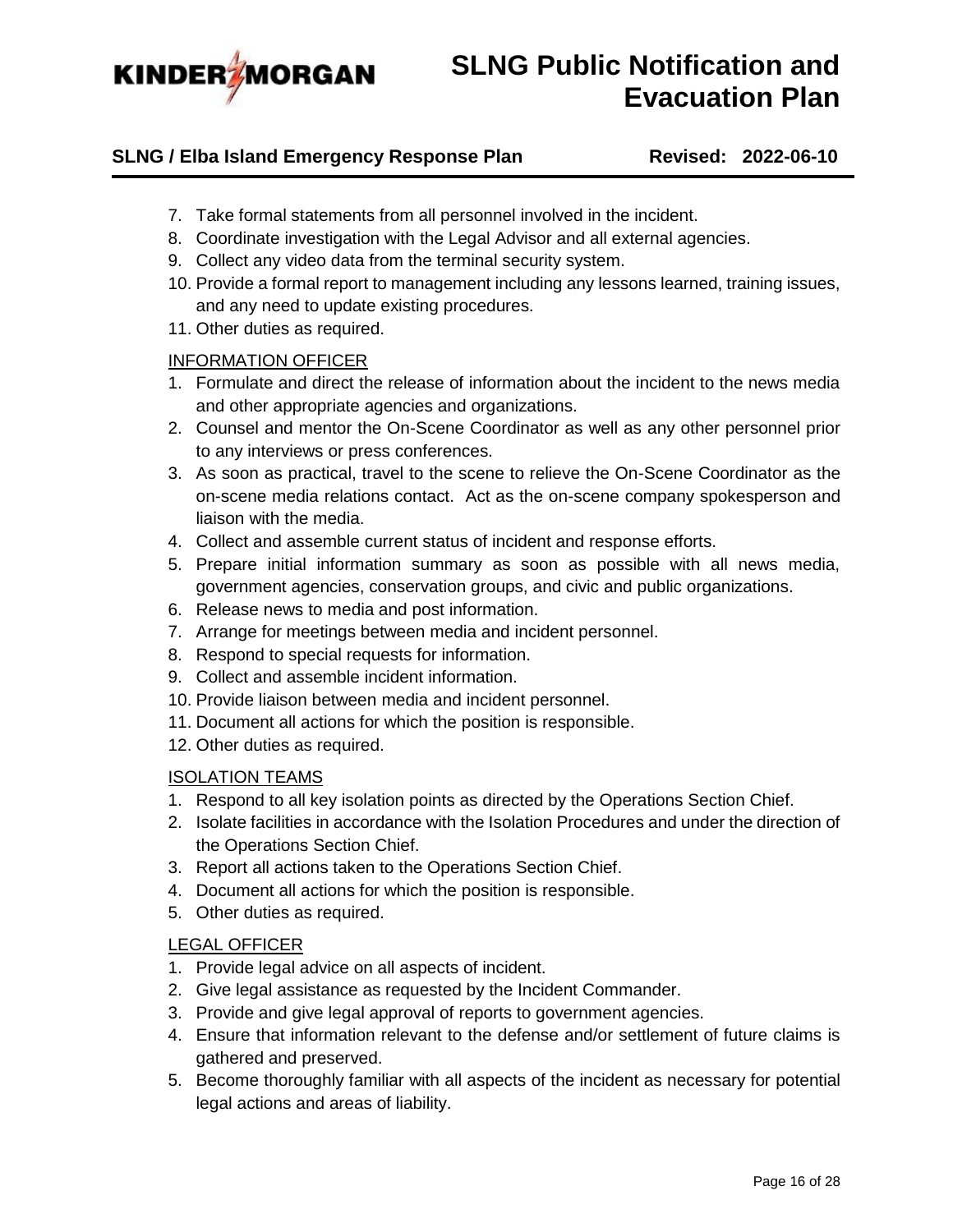

### **SLNG / Elba Island Emergency Response Plan Revised: 2022-06-10**

- 6. Advise the appropriate parties of necessary claims and adjustment services.
- 7. Provide legal direction to the Incident Investigation Team as required.
- 8. Document all actions for which the position is responsible.
- 9. Other duties as required.

### LIAISON OFFICER

- 1. Ensure that all required agency notifications have been made in a timely manner.
- 2. For events that are multi-jurisdictional (multiple Incident Command Structures in different organizations) or have several agencies involved, act as the point of contact for personnel assigned to the incident by other Incident Command structures or agencies.
- 3. Act as a liaison for the Incident Commander in communication of incident status.
- 4. Communicate with local, state, and federal government agencies.
- 5. Provide a point of contact for government representatives.
- 6. Identify representatives from each agency, including communications contacts.
- 7. Ensure agency representatives are informed of response activities.
- 8. Communicate with all members of the Command Staff on a frequent basis in order to effectively communicate status to other Incident Command structures or agencies.
- 9. Provide compliance advice on all aspects of the incident.
- 10. Act as liaison to DOT and NTSB during and after the incident.
- 11. Support Legal Officer in compiling information relevant to possible future claims and/or DOT actions.
- 12. Document all actions for which the position is responsible.
- 13. Other duties as required.

#### LOGISTICS SECTION CHIEF

- 1. Render all support needs to the incident response effort.
- 2. Render all support needs to affected parties and families working in conjunction with the Human Resources Officer.
- 3. Alert major service contractors and activate them as necessary to support operational needs.
- 4. Participate in the preparation of the Incident Action Plan.
- 5. Identify service and support requirements for planned and expected operations.
- 6. Coordinate and process requests for additional resources.
- 7. Review Incident Action Plan and estimate section needs for the next operational period.
- 8. Advise other members of the Incident Management Team on current service and support capabilities.
- 9. Estimate future service support requirements.
- 10. Document all actions for which the position is responsible.
- 11. Other duties as required.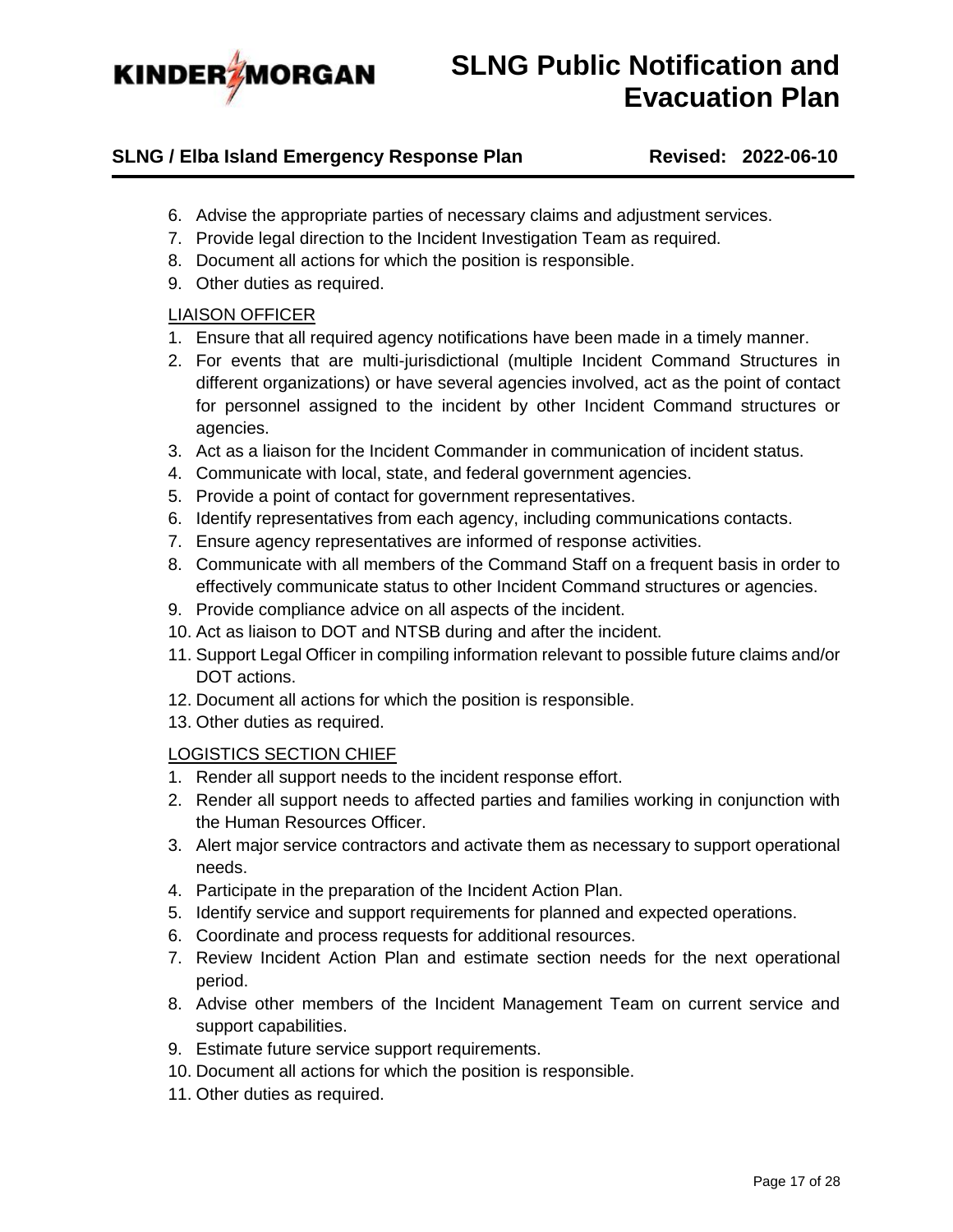

### **SLNG / Elba Island Emergency Response Plan Revised: 2022-06-10**

### MATERIALS/SERVICES UNIT

- 1. Order, receive, and store all supplies for the response; maintain an inventory of supplies and service non-expendable supplies and equipment.
- 2. Determine which supply-related contractors have been activated.
- 3. Order, receive, distribute, and store supplemental requests for supplies.
- 4. Use designated warehousing facilities.
- 5. Maintain positive control of supply and equipment ordering, distribution, and warehousing operations.
- 6. Oversee supply-oriented contractors to verify that requests for supplies and equipment are processed in an efficient manner.
- 7. Purchase materials to restock items expended during an incident.
- 8. Document all actions for which the position is responsible.
- 9. Other duties as required.

### MEDICAL OFFICER

- 1. Act as a liaison between the Incident Commander and the caregivers for the injured public and company personnel.
- 2. Provide ongoing status of injured public and company personnel to the Incident Commander and the Information Officer.
- 3. Provide medical advice and guidance for the Incident Commander.
- 4. Document all action for which the position is responsible
- 5. Other duties as required.

### ON-SCENE COORDINATOR

- 1. Manage the overall emergency response operations at the scene of the incident*, i.e*., immediate care for injured, actions to limit damage/injuries, containment, isolation, etc.
- 2. Assess and implement appropriate safety measures at the scene.
- 3. Evaluate the situation and update the Operations Section Chief.
- 4. Act as liaison with local emergency responders and agency personnel.
- 5. Preserve site for incident investigation.
- 6. Develop the tactical operations; establish Division or Groups for isolation, cleanup, and repair.
- 7. Act as on-scene media relations contact until the Information Officer arrives on scene to assume this responsibility.
- 8. Coordinate activities of staff at the scene.
- 9. Document all action for which the position is responsible.
- 10. Other duties as required.

### OPERATIONS SECTION CHIEF

1. Provide the management of isolation, containment, cleanup, and repair operations directly applicable to the incident; implement and supervise operations, organizational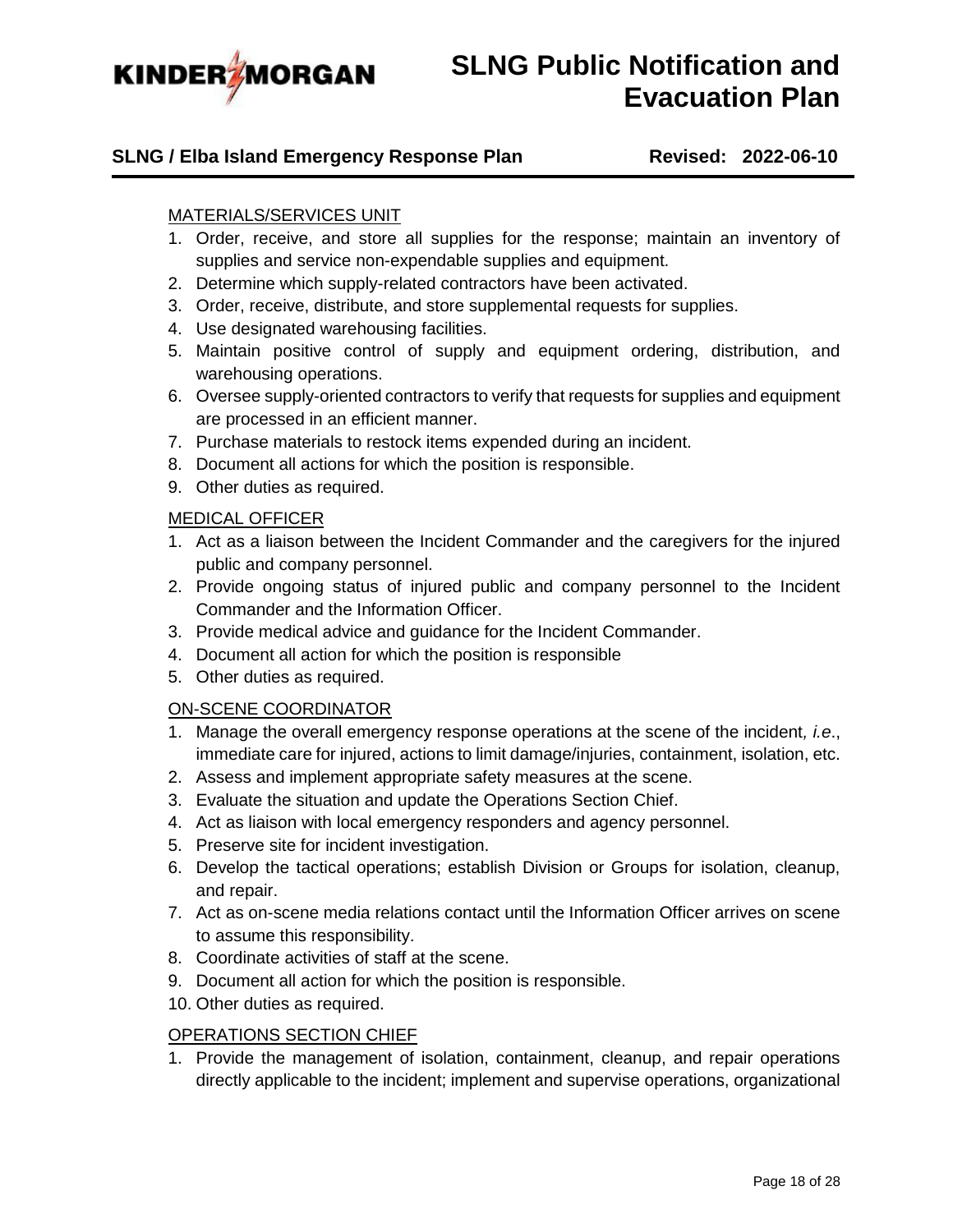

### **SLNG / Elba Island Emergency Response Plan Revised: 2022-06-10**

elements, and staging areas; assist in the formulation of the Incident Action Plan; provide on-scene coordination for source control and asset control and containment.

- 2. Assign individuals to fill staff positions as needed.
- 3. Develop the tactical operations; establish Division or Groups for isolation, cleanup, and repair.
- 4. Brief and assign operations personnel in accordance with an Incident Action Plan.
- 5. Establish staging areas.
- 6. Assemble and disassemble task forces assigned to operation sections.
- 7. Report information about activities, events, and actions to the Incident Commander.
- 8. Identify resources not needed for operations so they may be demobilized.
- 9. Dispatch personnel and equipment as necessary.
- 10. Determine areas requiring priority containment and cleanup efforts, and dispatch teams as necessary.
- 11. Ensure that equipment is maintained and operational.
- 12. Document all actions for which the position is responsible.
- 13. Other duties as required.

#### PLANNING SECTION CHIEF

- 1. Collect, evaluate, and disseminate all operational information concerning the event/incident.
- 2. Organize the planning section at the command post immediately following activation.
- 3. Supervise the preparation of an Incident Action Plan.
- 4. Develop alternative strategies using information supplied by technical specialist and operations personnel.
- 5. Develop task forces to be assembled by equipment type, location to assemble, and task force leader.
- 6. Provide maps and technical information for the Command Center.
- 7. Compile and display status information.
- 8. Prepare, distribute, and document Incident Commander Orders and identify organizational elements responsible for executing those orders.
- 9. Provide progress reports to management.
- 10. Develop a plan for restoring service to affected customers.
- 11. Document all actions for which the position is responsible.
- 12. Other duties as required.

### SAFETY OFFICER

- 1. Identify, monitor, and assess hazards and unsafe situations and develop measures for assuring personnel safety, correcting unsafe acts or conditions, maintaining awareness of active and developing situations, and approving the medical plan.
- 2. Participate in planning meetings.
- 3. Review Incident Action Plan.
- 4. Ensure that all response personnel are informed of safety requirements.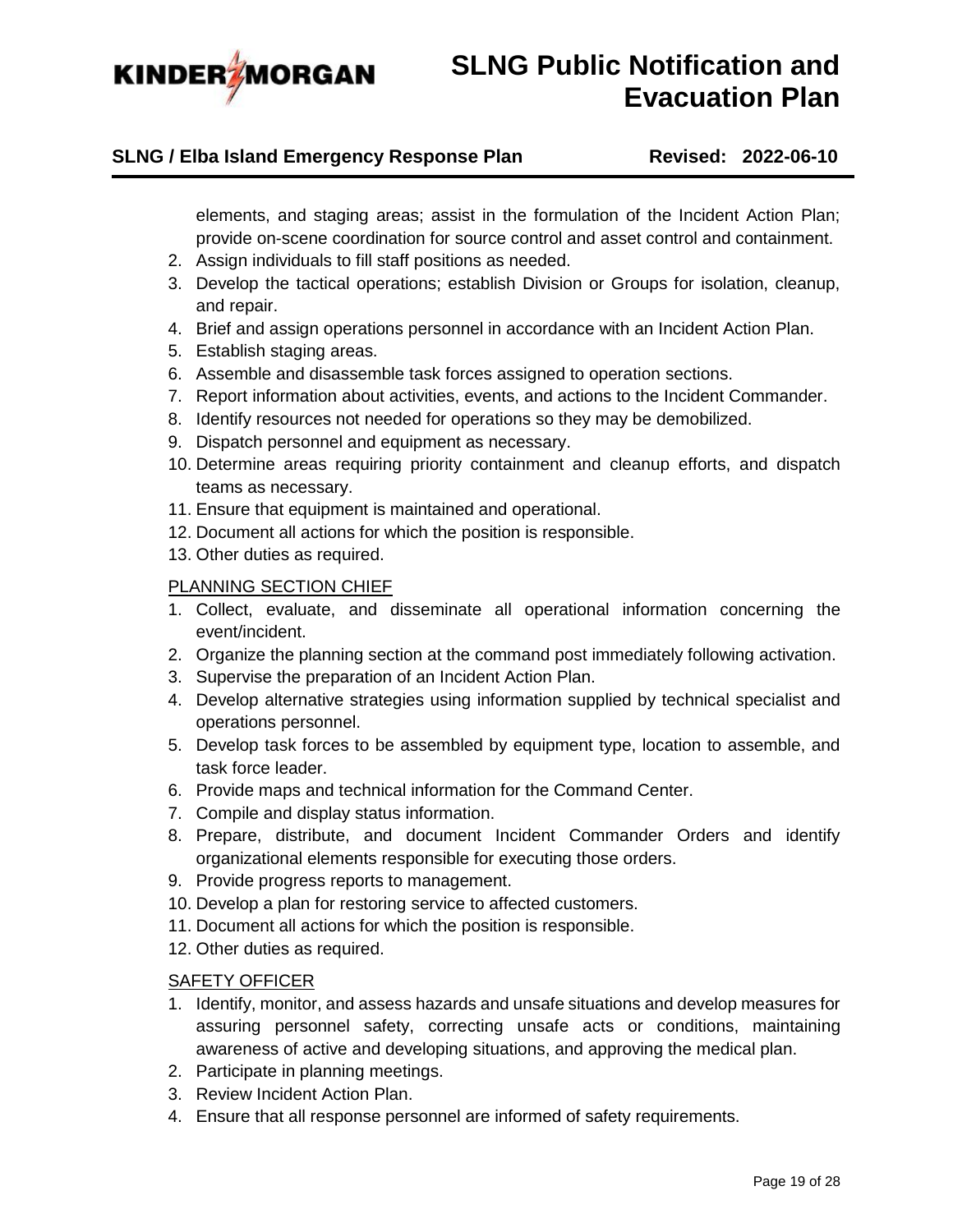

### **SLNG / Elba Island Emergency Response Plan Revised: 2022-06-10**

- 5. Exercise emergency authority to stop and prevent unsafe acts.
- 6. Investigate accidents that have occurred within the incident area.
- 7. Determine appropriate actions to ensure personnel safety.
- 8. Place safety equipment order with supply unit.
- 9. Coordinate with incident supervisory personnel as required.
- 10. Conduct onsite surveillance of safety and health exposures.
- 11. Ensure that response personnel are briefed on safety plan.
- 12. Provide response team members with information on any hazardous conditions.
- 13. Provide guidance on training requirements.
- 14. Document all actions for which the position is responsible.
- 15. Other duties as required

#### SECURITY UNIT

- 1. Act as a liaison with local, state, and federal agencies regarding security issues.
- 2. Update the Incident Commander on all security issues.
- 3. Provide advice to the Incident Commander regarding actions necessary to alleviate security breaches or concerns.
- 4. Coordinate activities and provide assistance to the Staging Area Coordinator where applicable.
- 5. Document all action for which the position is responsible.
- 6. Other duties as required.

### STAGING AREA COORDINATOR

- 1. Control access to site during response, repairs, and clean up.
- 2. Develop a log of all personnel entering and exiting the incident site.
- 3. Coordinate activities and request assistance from Security Unit where applicable.
- 4. Document all actions for which the position is responsible.
- 5. Other duties as required.

#### SUPPORT UNIT

- 1. Provide sleeping and sanitation facilities near the Incident Command Post.
- 2. Provide food service to response personnel.
- 3. Provide Security Services to:
	- a. Secure the scene and control access.
	- b. Secure the on-scene emergency operations center.
	- c. Protect company personnel and equipment.
	- d. Provide additional security services.
	- e. Liaison with local police or highway patrol.
- 4. Provide facility maintenance services.
- 5. Document all actions for which the position is responsible.
- 6. Other duties as required.

#### TECHNICAL SPECIALIST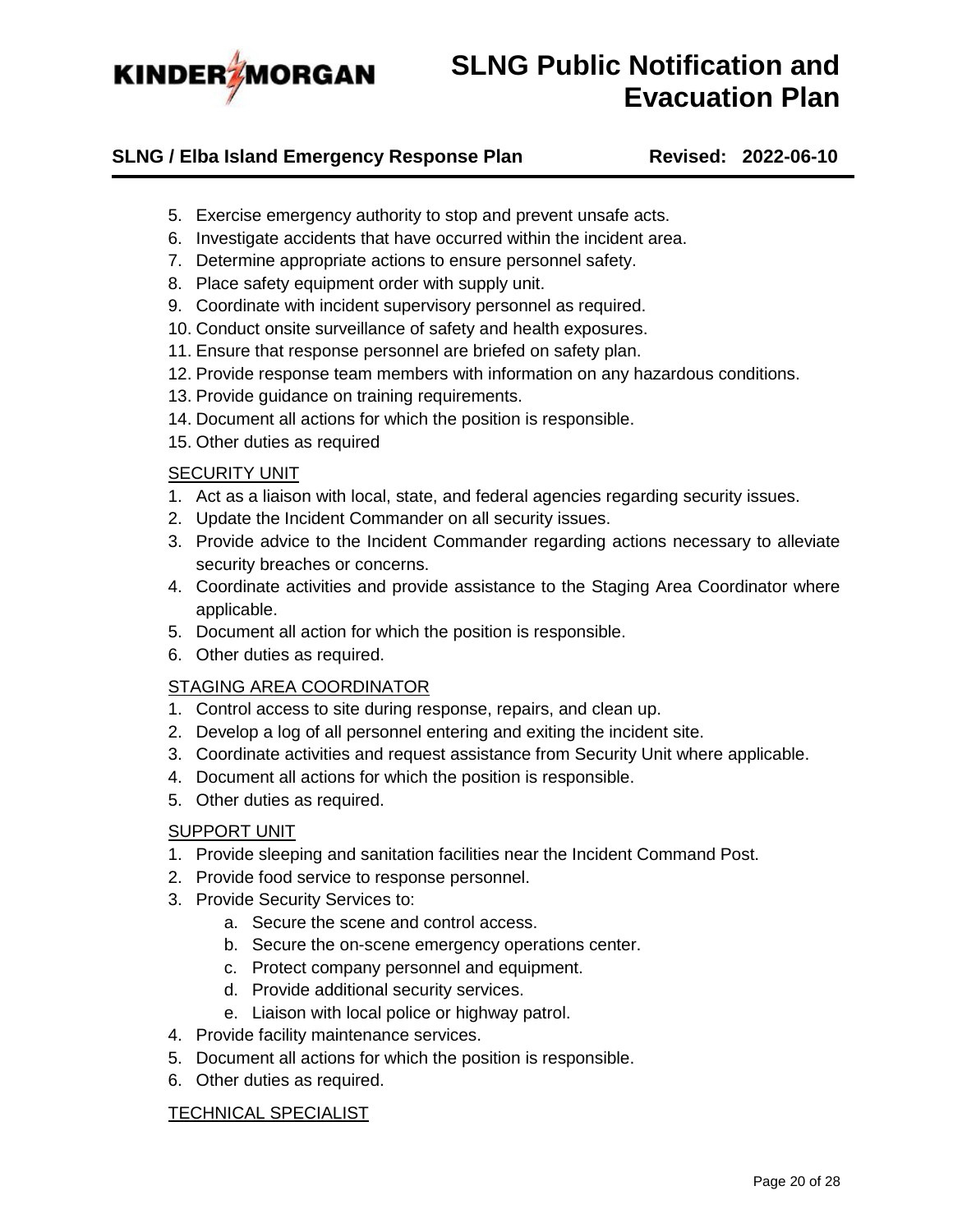

### **SLNG / Elba Island Emergency Response Plan Revised: 2022-06-10**

- 1. Provide engineering support to repair, modify, or enhance response actions as necessary.
- 2. Provide information and recommendations to the Planning Section Chief for the development of a restoration of service plan.
- 3. Gather all critical information requested by the Planning Section Chief that is necessary to develop a restoration of service plan. This information should include all compliance related actions that must be taken.
- 4. Render engineering support for equipment and material selection.
- 5. Assist with contractor selection, coordination and supervision.
- 6. Document all actions for which the position is responsible.
- 7. Other duties as required.

### <span id="page-20-0"></span>**5. RECOGNIZING AND RESPONDING TO EMERGENCIES**

The Terminal is designed with multiple layers of protection and must meet safety regulations prescribed by the Federal Energy Regulatory Commission (FERC) and the U.S. Department of Transportation Pipeline and Hazardous Materials Safety Administration (PHMSA). The Terminal's design includes spill containment systems, fire and gas detection systems, high and low temperature alarms, emergency shutdown systems and firefighting systems, all of which are designed to prevent a potential release or limit the effects from a release.

In addition to the safety measures described above, hazard modeling has previously demonstrated that no public areas containing residences, schools, hospitals, parks or other sensitive areas would be impacted in the unlikely event of a spill or release. Accordingly, there should be no reason for evacuation of public areas adjacent to Elba Island. PHMSA determined the approved models and inputs to be used in the hazard modeling and FERC reviewed all modeling results. Modeling suggests that there are very few scenarios in which Kinder Morgan staff would need to evacuate the island themselves.

If an LNG spill or leak occurs, LNG vapors begin absorbing heat from the surrounding environment, become lighter than air, rise and dissipate. An LNG spill could result in a fire only if the LNG vapors comprise between 5-15% of the air and there is an ignition source. If the air-vapor mixture happened to ignite, it will burn back to the source of the LNG/gas leak.

The actions taken in response to an emergency will vary depending upon the magnitude and location of the incident, equipment involved, time of day, weather conditions as well as other possible factors. Response actions may include:

- No action
- Shelter in Place
- Temporary relocation within Elba Island
- Partial or Temporary evacuation of areas on Elba Island
- Full Evacuation of Elba Island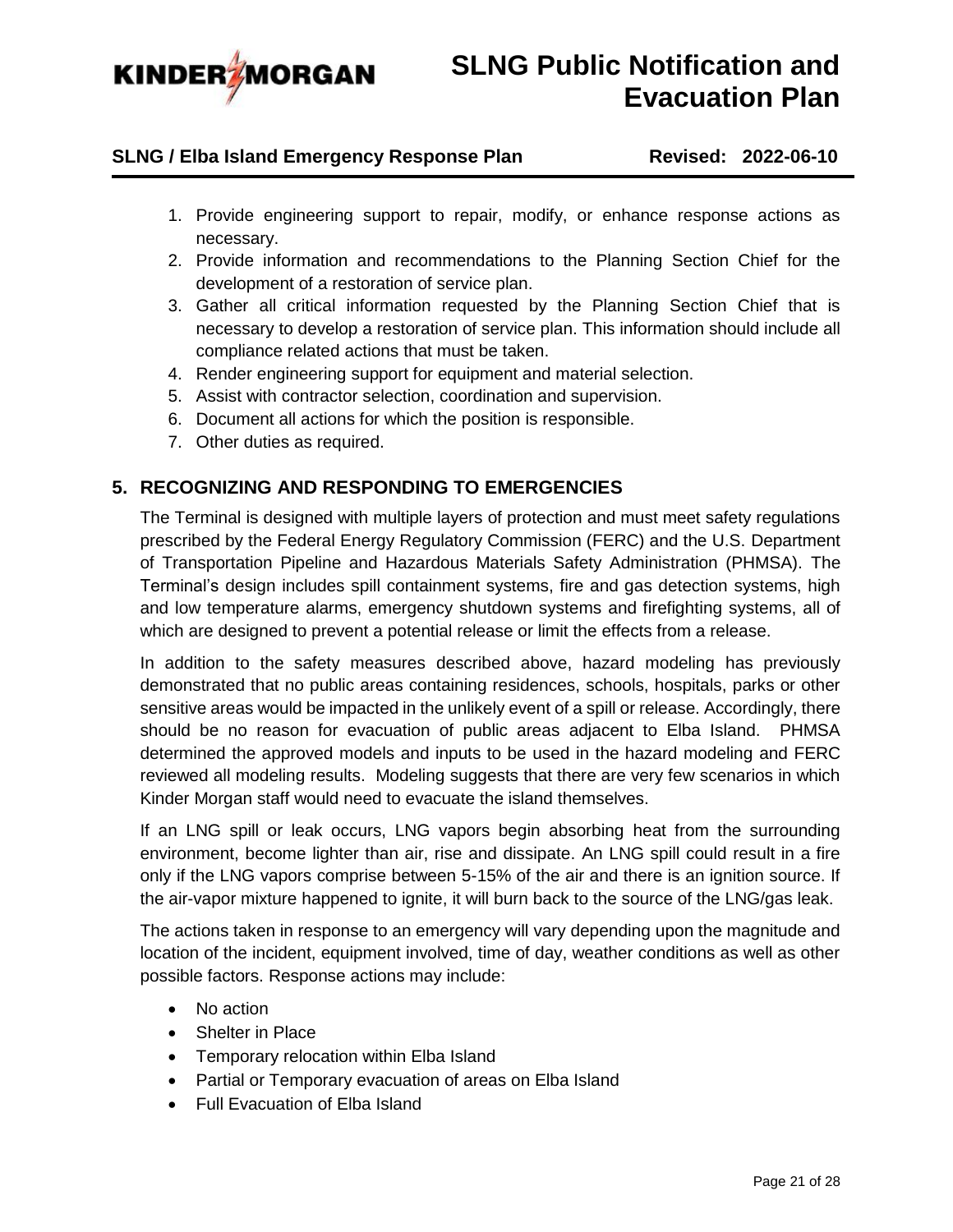

### **SLNG / Elba Island Emergency Response Plan Revised: 2022-06-10**

#### <span id="page-21-0"></span>**5.1 Responding to Emergencies**

The initial action taken in any emergency will be to identify that an incident has occurred. Once an incident has been identified, SLNG will respond consistent with the SLNG Incident Command System set forth in Section 4.0. At the Terminal, this identification may occur automatically as part of the hazard detection system or via observation by personnel at the Terminal. Hazard detection systems are located throughout the facility and can be activated automatically or manually via push buttons located throughout the terminal.

#### <span id="page-21-1"></span>5.1.1 Emergency Shutdown Systems

Emergency shutdown (ESD) systems are provided to safely isolate systems of piping, equipment, tanks, and tankers from one another, and to prevent the spread of a hazardous situation due to a line break, leak or fire. ESD systems can be activated, either manually or automatically, to close block valves, stop pumps and compressors, shut down vaporizers, etc. Emergency pushbutton stations are situated at various locations throughout the plant. Field pushbutton stations provide a means of activating an emergency shutdown either from within the hazardous area or from a remote location. If depressed, field pushbuttons will cause localized plant shutdowns.

If an ESD button is activated, an alarm will sound in the facility to alert those working in the area that an ESD has occurred. In addition, an alarm will sound in the Control Room to alert the Control Room Operator of an emergency situation.

#### <span id="page-21-2"></span>5.1.2 Alarm / Warning Systems

Fire or gas detection, either manual or automatic, shall initiate visual and audible alarms to alert personal to evacuate the affected area, and to alert the entire facility of an event. Visual and audible alarms are located in order to be seen and heard from each point of the plant and shall be controlled by the fire and gas detection system. In addition to alarms, beacon/strobe lights are activated to provide visual confirmation to the audible alarms. The beacon/strobe lights remain illuminated until the activating system is reset.

A marine transfer area warning system, in the form of audible and visual alarms, is located at the Savannah River end of the north dock (on MD-6N). The siren is located so that the sound signal produced is audible over 360 degrees in a horizontal plane. The alarm is a flashing amber light with a minimum effective flash intensity, in the horizontal plane, of 5000 candelas. At least 50% of the required effective flash intensity is maintained in all directions from 1.0 degree above to 1.0 degree below the horizontal plane. The alarm also sounds a siren with a minimum 1/3-octave band sound pressure level at 1 meter of 125 decibels referenced to 0.0002 microbars. The light and siren is located so that the warning alarm is not obstructed for a distance of 1.6 km (1 mile) in all directions.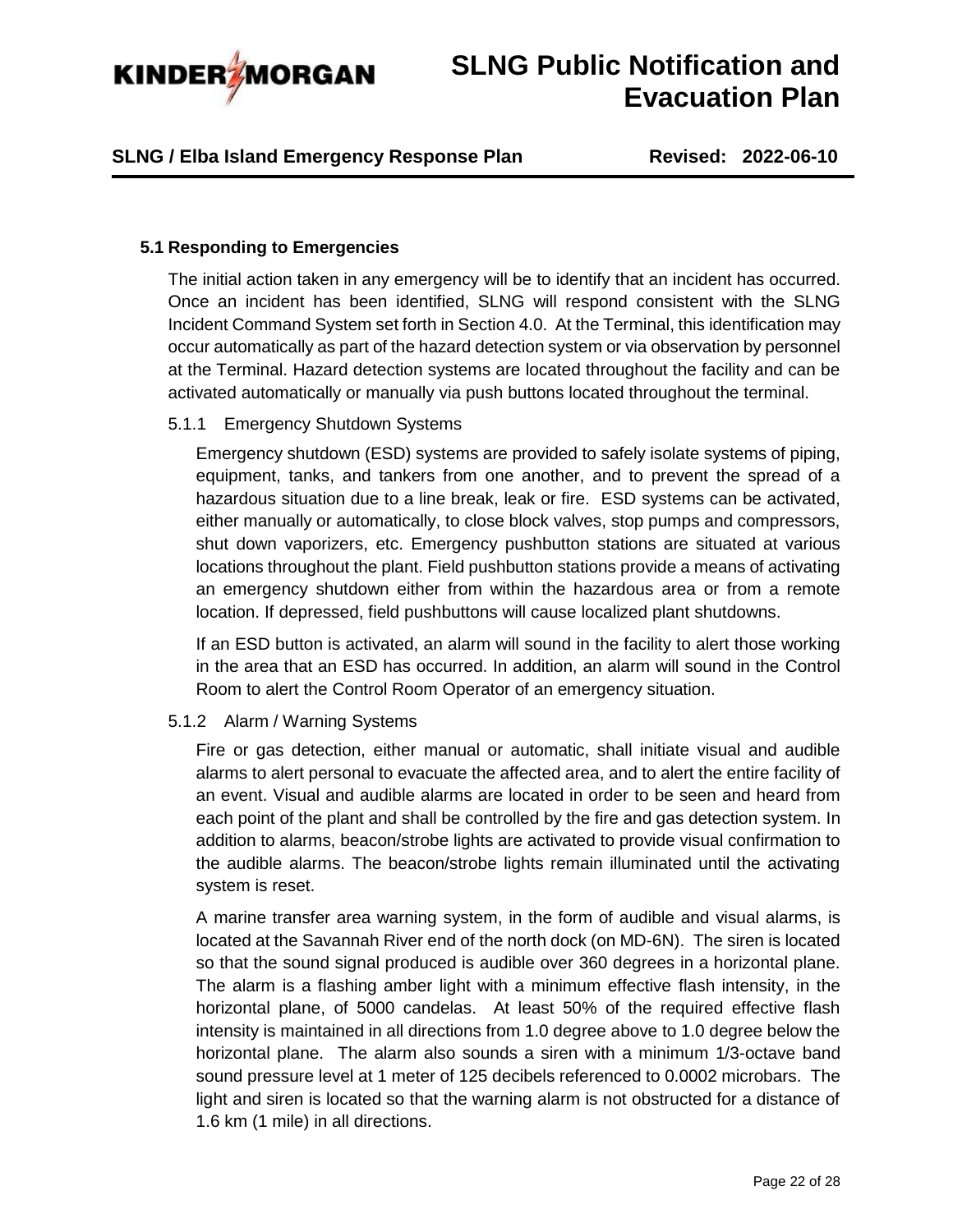

### <span id="page-22-0"></span>**SLNG / Elba Island Emergency Response Plan Revised: 2022-06-10**

### 5.1.3 Emergency Discovery

In the event of an LNG fire, spill or leak or other emergency, personnel shall report the event to the Control Room to start the emergency response process. SLNG facility radios are the primary means of field communication in the event of an emergency. The facility telephone system shall be used as the secondary means of emergency communication.

In the event of an emergency, the first person to the scene of the incident shall respond consistent with the SLNG Incident Command System set forth in Section 4.2:

- a. Notify the Control Room Operator where applicable, provide information on
	- the location of the incident;
	- the amount or rate of LNG or other liquid leaking, possible ignition sources;
	- potential for situation to escalate;
	- possible causes;
	- ship or tug involvement ;
	- possible injuries or assistance needed; and
	- Recommended initial actions.
- b. Rescue anyone in immediate need of assistance (if it is safe to do so)
- c. Activate the appropriate emergency shutdown system if conditions warrant
- d. Isolate the leak by shutting appropriate valves, stopping appropriate equipment and/or actuating the proper emergency shutdown system
- e. If possible, fight the fire using a portable fire extinguisher (Kinder Morgan employees will only fight incipient stage fires)
- f. Retreat to a safe distance and await emergency responder assistance.

In efforts to control LNG spills, personnel should not expose themselves to unnecessary hazards.

<span id="page-22-1"></span>5.1.4 Control Room Response

All emergency situations shall be reported to the Control Room Operator. Once notified of an emergency situation, the Control Room Operator will act as the Incident Commander until they are relieved of their duties by a member of management. The Incident Commander/Control Room Operator will assist in the determination of the actions taken in response to and in controlling an emergency situation. The Control Room Operator /Incident Commander shall:

- a. Verify any facility alarm that is activated
	- If necessary, send an operator to verify the alarm and gather information (see section above)
- b. Once verified, establish whether the emergency is controllable (e.g., event with minor or moderate impact) or uncontrollable. This determination will be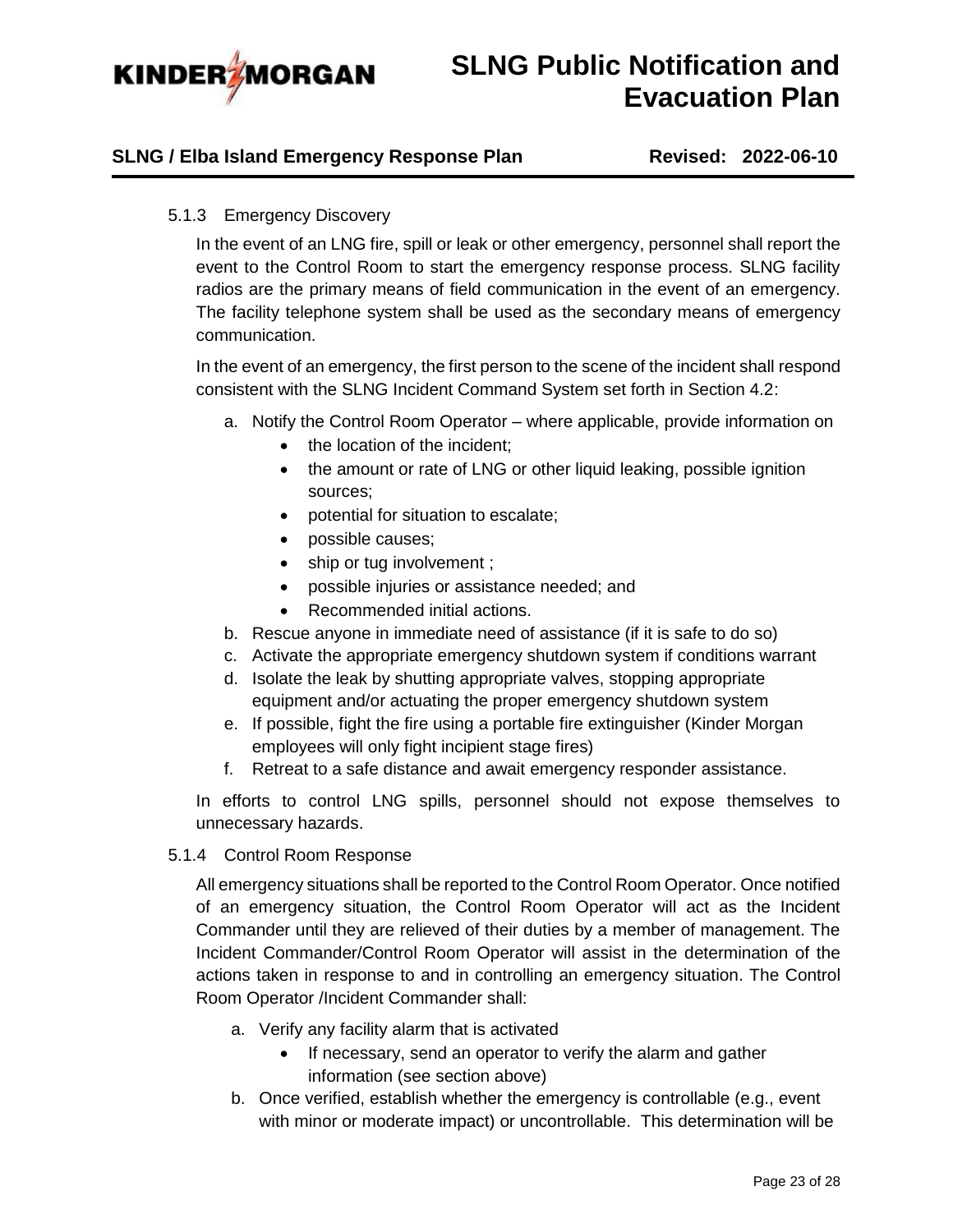

### **SLNG / Elba Island Emergency Response Plan Revised: 2022-06-10**

based on existing conditions at the time in accordance with Sections 4.3 and 4.4 of this Public Notification and Evacuation Plan, which provides guidance in classifying the magnitude of the incident and degree of controllability. Factors that influence a determination of controllability include the type of fluid, measurements or physical conditions (e.g. pressures, temperatures, fluid impacted, fluid levels, potential for fire) existing at the facility outside of normal conditions and the potential for such abnormal conditions to escalate beyond the control of facility equipment or personnel.

- c. Activate the facility Emergency Response Plan.
- d. If conditions warrant, activate appropriate emergency shutdown systems.
- e. Notify facility personnel using the plant Public Address system, provide instruction on how to respond to the emergency.
- f. When emergency support from local or federal agencies is needed, contact emergency responders using 911 (in accordance with Section 6).
- g. If conditions warrant, activate the appropriate firewater system to reduce vapors or cool nearby equipment.

Once an emergency has been declared, the status remains an emergency until the "All Clear" is officially given by the Incident Commander.

### <span id="page-23-0"></span>**6. EMERGENCY NOTIFICATION**

As demonstrated by hazards modeling submitted by SLNG to FERC, in the unlikely event that an incident occurs at the Terminal, there would be no hazard to surrounding residents. PHMSA determined the approved models and inputs to be used in the hazard modeling and FERC reviewed all modeling results. The hazards that were modeled by SLNG are very conservative and no event scenario demonstrated impact to surrounding residents or need to evacuate. Therefore, a specific evacuation plan is not necessary. However, if residents in the Savannah area elect to evacuate or if advised to do so from the local government Incident Commander in accordance with Section 7, they should follow the Chatham County evacuation route, which is designated for the Savannah area, or the instructions of the local government Incident Commander, as applicable. This section describes the notification requirements to residents and recreational users within areas along the transit route and in the South Channel of the Savannah River.

### <span id="page-23-1"></span>**6.1 Emergency aboard a vessel in transit**

If an emergency occurs while a vessel is underway, notifications are the responsibility of the vessel Master. However, it is anticipated that initial notification will likely be a combination of the vessel bridge team sounding internationally recognized distress signals (five short blasts of the vessel whistle); and VHF-FM transmission on channel 16. The State Pilot or Docking Pilot not primarily associated with maneuvering the vessel at the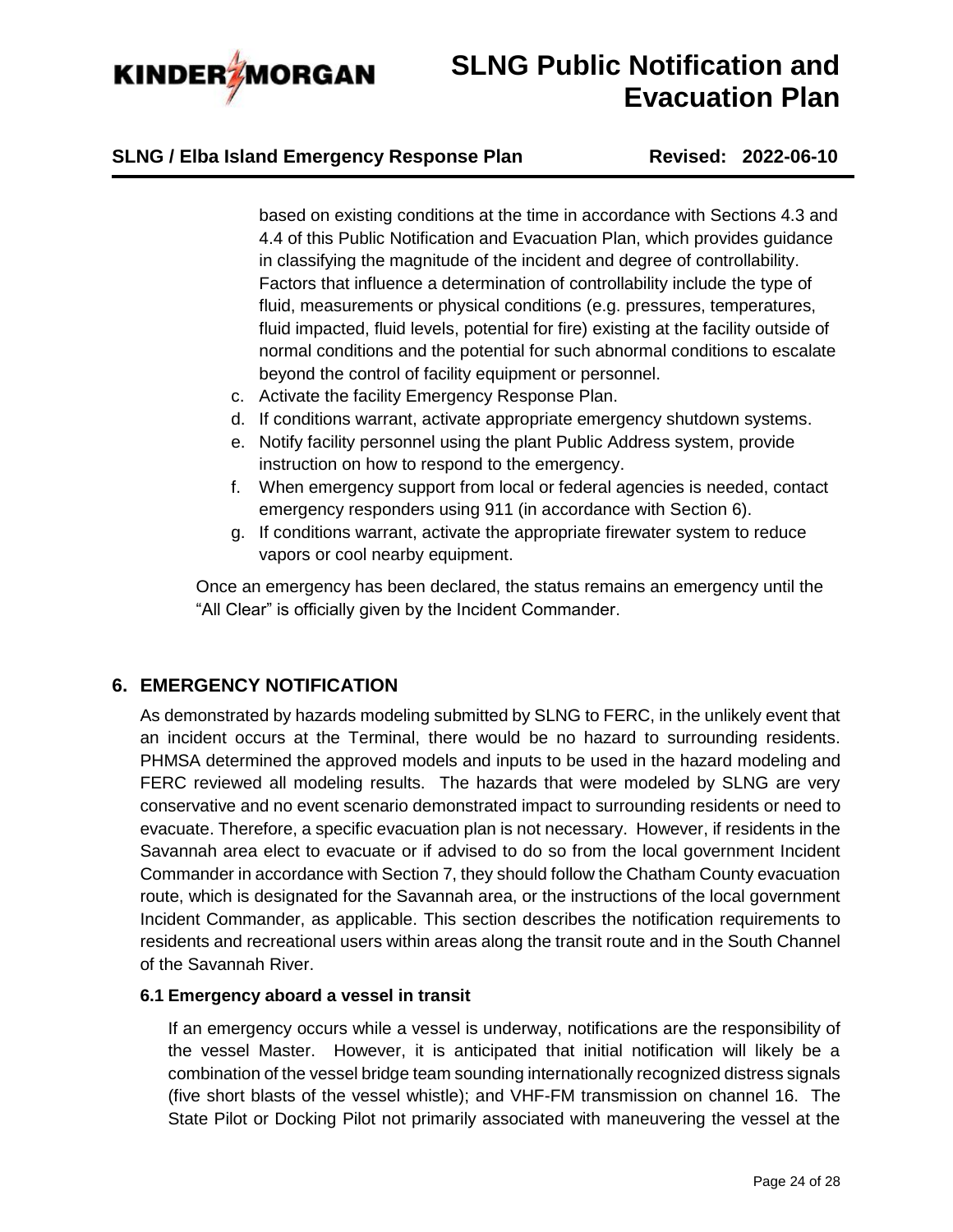

## **SLNG / Elba Island Emergency Response Plan Revised: 2022-06-10**

time will be acting as an "emergency coordinator", assisting with the notification by calling the USCG by radio or telephone, or may notify SLNG control room by telephone at 944- 3800.

### <span id="page-24-0"></span>**6.2 Emergency at the SLNG facility or aboard a vessel while moored at the facility**

In the event of an emergency at the facility or aboard a vessel while moored at the facility, notification responsibility rests with the SLNG control room. The facility and vessel are in near constant communication, primarily using the hard wired hot-line telephone between the cargo control room and the facility control room, with secondary communications being through the facilities UHF communication system. Tertiary communications are also provided by use of VHF-FM channel 5. A fourth backup is available using vessel and facility cellular telephones. In the event of an emergency, automated, remote, and manual systems initiate shutdown of transfer and in some cases, disconnection of the offloading arms. The SLNG Control Room Operator will contact 911 and the Compliance Manager. If the event requires further notifications, the Compliance Manager will notify the National Response Center and the local USCG by telephone.

#### <span id="page-24-1"></span>**6.3 Notification of Individuals on Surrounding Waterways**

The U.S. Coast Guard will provide assistance in notifying individuals that may be on the Savannah River at the time of the emergency at SLNG. This may include establishing safety zones in the surrounding waterways (i.e. Savannah River, South Channel, and Intra-coastal Waterway), re-routing or restricting ship and boat traffic, and issuing marine broadcasts. In addition, SLNG has a public address system and a marine transfer area warning system that may be used to notify individuals on waterways within 1.6 km (1 mile) of the Terminal that an emergency event is occurring at the Terminal. For more information on the SLNG marine warning system, refer to Section [5.1.2.](#page-21-2)

### <span id="page-24-2"></span>**6.4 Notification of Surrounding Communities**

In the event of an incident with potential or actual emergencies at the LNG Terminal that requires public notification, CEMA may be utilized to help notify the public (*e.g.*, through use of warning sirens and emergency broadcast system using radio and television).

Per CEMA's EOP, ESF-2 Annex, Appendix 2-2, CEMA may use the following options to notify the public in the event of an emergency:

- 1. Command and Control
	- a. CEMA and Savannah Chatham Metropolitan Police Department have the ability to use a phone community notification system to notify residents of an emergency. Either agency can make the decision to use the system at any time.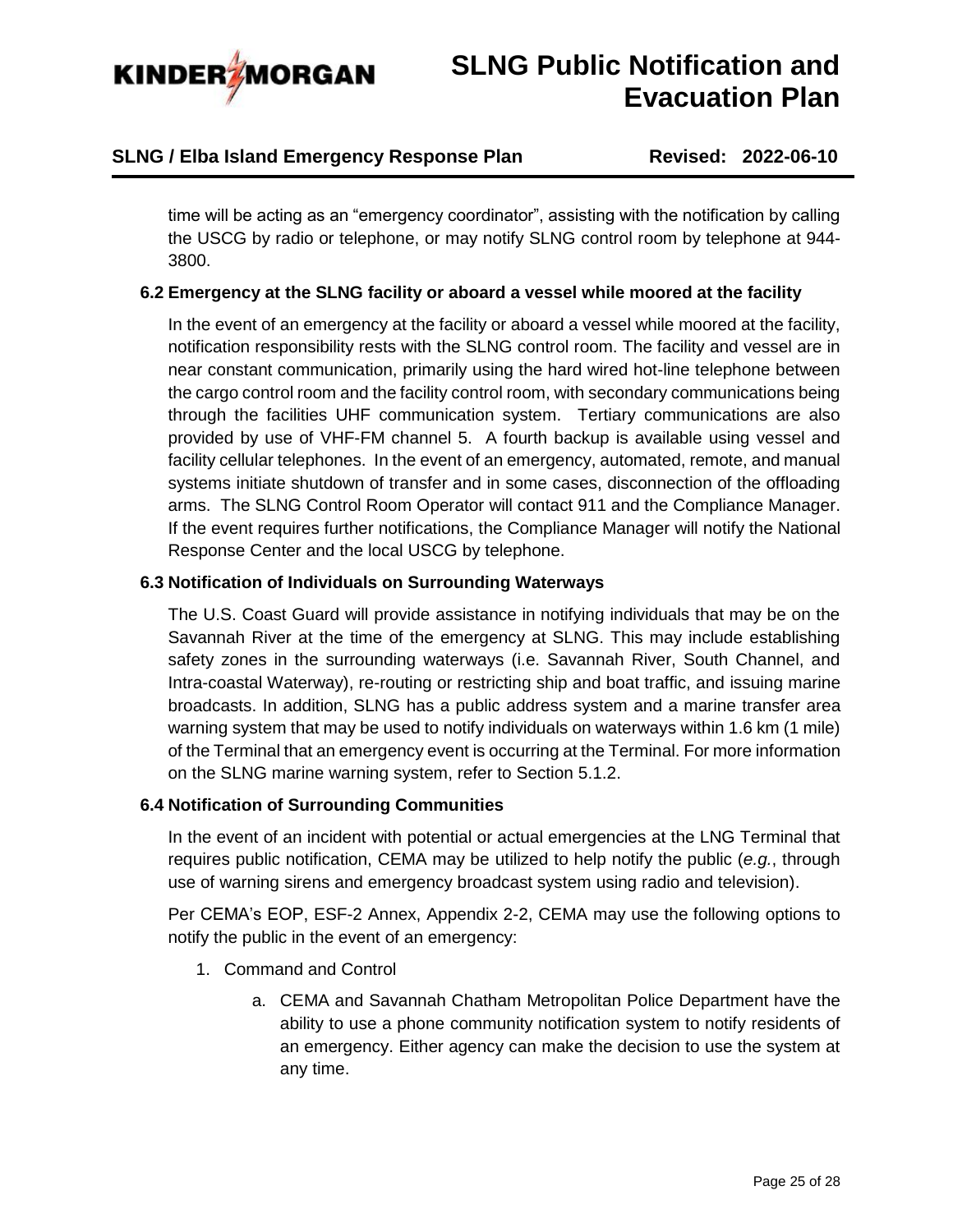

## **SLNG / Elba Island Emergency Response Plan Revised: 2022-06-10**

• Information on registering a personal cell phone number into the community notification database can be found on CEMA's website at <http://www.chathamemergency.org/> and on the Savannah Chatham Metropolitan Police Department's website at [http://scmpd.org/.](http://scmpd.org/)

### 2. Outdoor Warning

- a. CEMA controls sixty-two (62) outdoor sirens placed strategically around the county to cover ninety five (95) percent of the residents. The system is used to alert the public so they may tune to the local media for emergency information. A map of the location of CEMA's outdoor sirens can be found at: [http://www.chathamemergency.org/preparedness/siren-program.php.](http://www.chathamemergency.org/preparedness/siren-program.php)
- b. Door-to-Door Alerting:
	- i. Direct citizen alerting may be accomplished by sending appropriate emergency personnel to the business or home address for verbal delivery of instructions or notifications.
	- ii. Areas of operation are assigned by law enforcement precincts and assignment of areas for warning or alerting is through the precinct's organization. This direct contact with the public may be accomplished by direct knock on the door or by public address systems on emergency vehicles.
- 3. Common Alerting Protocol (CAP) / Integrated Public Alert & Warning Systems (IPAWS) / Wireless Emergency Alerts (WEA)
	- a. CAP is a digital format for exchanging emergency alerts allowing a consistent alert message to be disseminated simultaneously over many different communications systems.
	- b. IPAWS provides public safety officials with an effective way to alert and warn the public about serious emergencies using:
		- i. The Emergency Alert System (EAS)
		- ii. Wireless Emergency Alerts (WEA)
		- iii. The National Oceanic and Atmospheric Administration (NOAA) All Hazards Alert Weather Radio
	- c. WEA messages are emergency messages sent by authorized government alerting authorities through mobile carriers.
- 4. Electronic Signs
	- a. Fixed roadway signs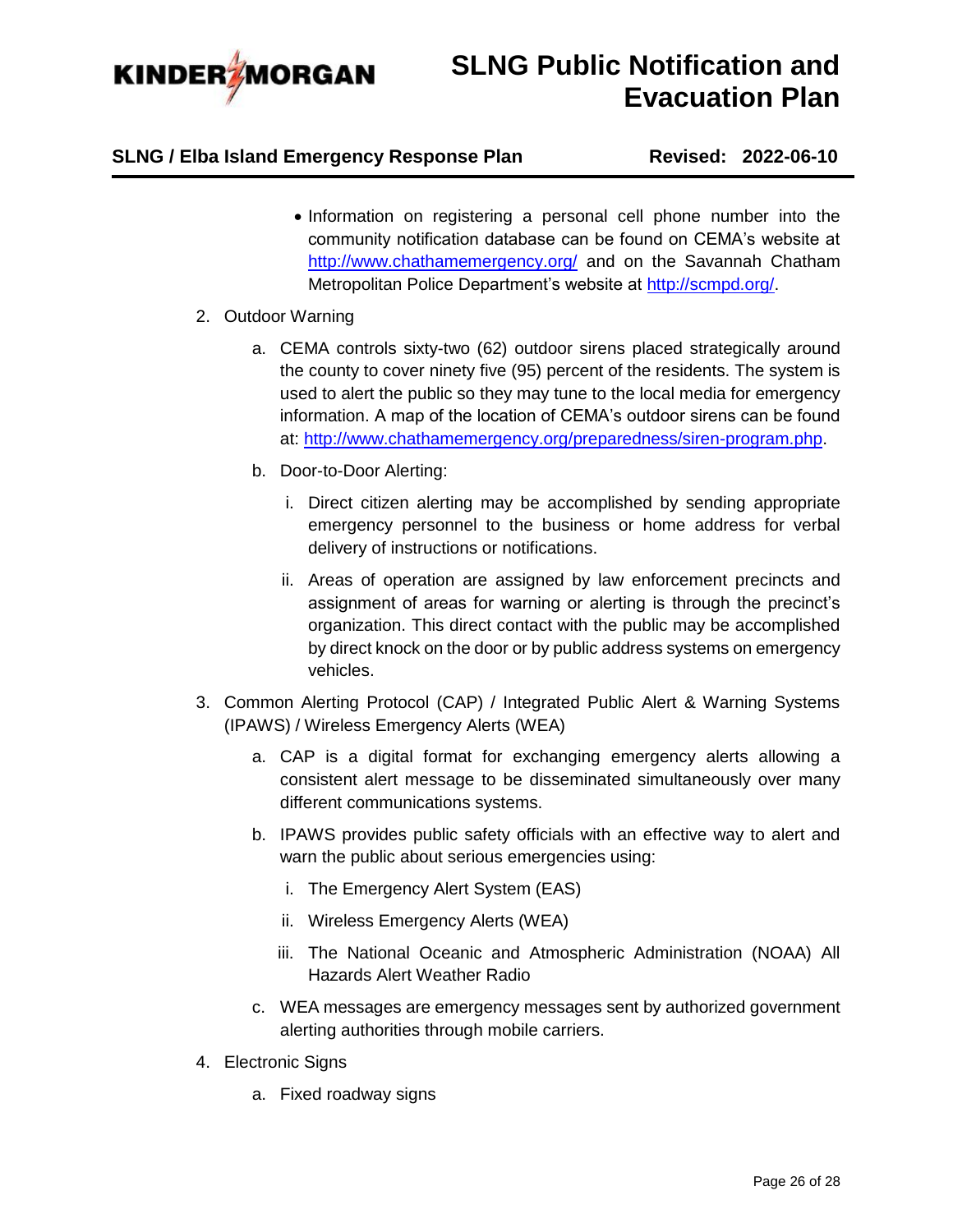

### **SLNG / Elba Island Emergency Response Plan Revised: 2022-06-10**

- b. Mobile message displays
- c. Electronic billboards in the area can be used to broadcast any information CEMA needs to public to know.
- 5. Community Notification System: Chatham County and the City of Savannah utilize a mass phone call system. This system has the ability to call based off of polygon selections on a map.
- 6. National Weather Service All Hazard Alert Radios
	- a. With coordination with CEMA, the National Weather Service, Charleston, South Carolina (NWS CHS) can activate the National Oceanic and Atmospheric Administration (NOAA) Alert Radios for civil emergencies

## <span id="page-26-0"></span>**7. ADVICE TO PUBLIC - SHELTERING IN PLACE / EVACUATION**

In the event of a major incident (e.g. active shooter, hazardous material release) at the SLNG terminal, a Unified Command structure similar to the level 3 organizational structure shown in section [4.4.3](#page-7-0) would be developed to handle the emergency. A local government official (e.g., Savannah Fire Department or Savannah Chatham Metro Police) would become involved and take over as the Unified Command structure Incident Commander. The local government Incident Commander would lead the Unified Commander structure and determine the need for public notification of sheltering-in-place or evacuation.

### <span id="page-26-1"></span>**7.1 Shelter-In-Place**

Shelter-in-place means to take immediate shelter where you are – at home, work, school or in between, usually for just a few hours. If the local government Incident Commander makes the decision to shelter in place, residents in affected areas are to remain inside their homes with the doors and windows closed until given further notice. The decision to shelter-in-place would be made by the local government Incident Commander at the time of the event based upon the severity and anticipated length of the event. See Section [6.4](#page-24-2) (Notification of Surrounding Communities) community notification methods.

### <span id="page-26-2"></span>**7.2 Evacuation**

The Chatham County EOP, ESF-1 Annex, Appendix 1-1 [\(http://www.chathamemergency.org/emergency-operations-plan.php\)](http://www.chathamemergency.org/emergency-operations-plan.php) plan is intended for countywide application for all evacuation procedures occurring in Chatham County. Both natural and manmade disasters can result in evacuation of the entire County or, in order to protect the citizens living in the affected areas, only a section or portions of the County. The purpose of ESF-1 Annex is to serve as a planning and decision guide for emergency planners and local officials County-wide when presented with Incidents of Critical Significance which may require the population to evacuate portions or the whole of